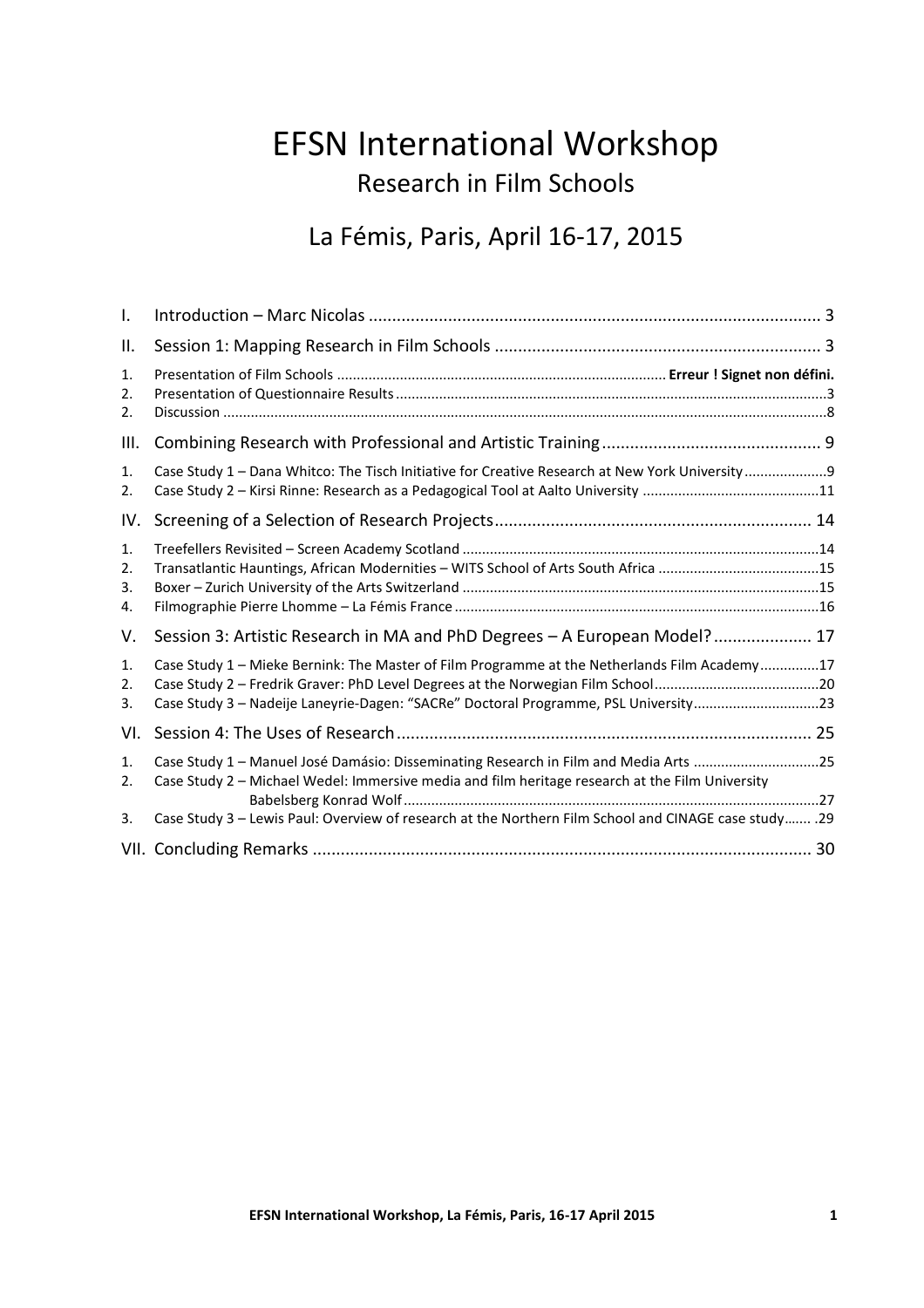## List of Participants

- **Michèle Bergot** ENS Louis Lumière, France
- **Mieke Bernink**  Netherlands Film Academy, **Netherlands**
- **Bert Beyens**  RITS School of Arts, Belgium
- **Klara Björk** Valand Academy, Sweden
- **José Bogalheiro** Escola Superior de Teatro et Cinema, Portugal
- **Arne Bro** National Film School, Denmark
- **Kujtim Çashku**  Academy of Film and Multimedia Marubi, Albania
- **Manuel José Damásio**  Humanities and Technologies University, Portugal
- **Caterina d'Amico** National Film School, Italy
- **Hilde d'Haeyere** KASK School of Arts, Belgium
- **Fredrik Graver**  The Norwegian Film School, Norway
- **Barbara Harumová-Hessová** VŠMU, Slovakia
- **Coral Houtman** Newport Film School, UK
- **Rolf Hugues** Stockholm University of the Arts, Sweden
- **Christian Iseli**  Zurich University of the Arts, Switzerland
- **Pavel Jech** FAMU, Czech Republic
- **Tinna Joné** Stockholm Academy of Dramatic Arts, Sweden
- **Ghassan Koteit** ALBA, Lebanon
- **Nadeije Laneyrie-Dagen**  Ecole Normale Supérieure, France
- **Robin MacPherson**  Screen Academy, **Scotland**
- **Jyoti Mistry** WITS School of Arts, South Africa
- **David Munns** Arts University Bournemouth, UK
- **Jan Nåls** ARCADA, Finland
- **Ramiro Noriega** University of Arts, Ecuador
- **Javier Olarte** National University Film School, Colombia
- **Kerstin Parth** Filmakademie, Austria
- **Lewis Paul**  Northern Film School, UK
- **Roberto Perpignani** National Film School, Italy
- **Giusy Pisano**  ENS Louis Lumière, France
- **Kirsi Rinne** ELO Film School, Finland
- **Gisli Snaer** Puttnam School of Film, Singapore
- **Linda Sternö** Valand Academy, Sweden
- **Simone Stewens**  IFS International Film School, Germany
- **Donald Taylor Black** National Film School, Ireland
- **Hermann Van Eyken** Griffith Film School, Australia
- **Claudia Walkensteiner-Preschl**  Vienna Film Academy, Austria
- **Michael Wedel**  Film University Babelsberg "Konrad Wolf", Germany
- **Dana Whitco**  Tisch School of the Arts, US
- **Vinca Wiedemann**  National Film School, Denmark
- La Fémis, France **Pascale Borenstein Marc Nicolas Frédéric Papon Olivier Rignault Barbara Turquier**
- CILECT **Maria Dora Mourao Stanislav Semerdjiev**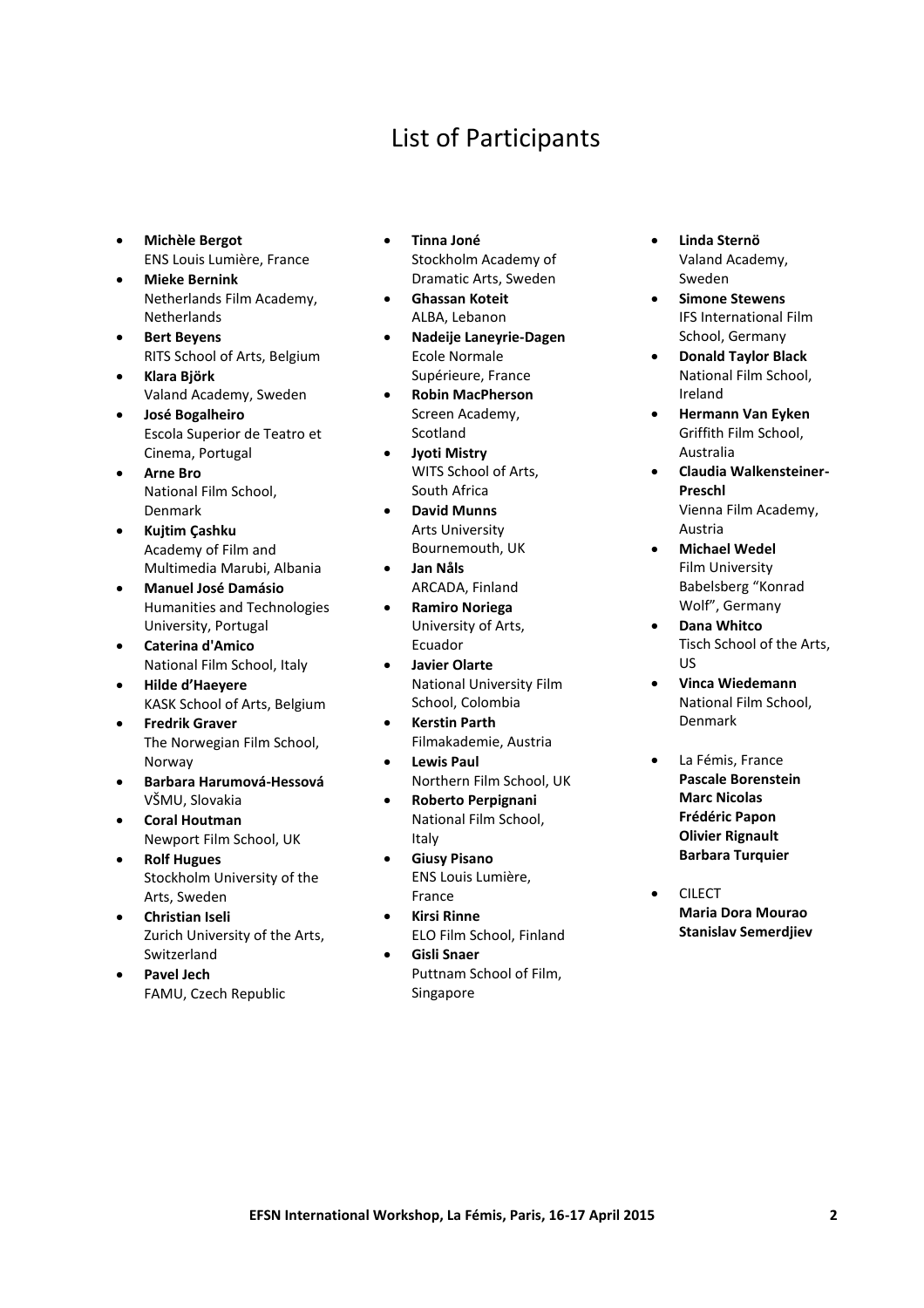## **I. Introduction – Marc Nicolas**

Marc Nicolas welcomes participants to the EFSN International Workshop, which deals with issues that are common to all film schools. For the first time this year, with the generous support of CILECT, participants from non-MEDIA countries are also present.

A meeting on research in film schools was organised by La Fémis 4 years ago, highlighting the different conceptions and traditions of research in the countries and schools represented. Today, this topic has gained even more importance due to developments in higher education policies at the national and European levels, making today's meeting extremely timely. It will focus on 2 main questions:

- What does research mean in structural terms for film schools given that they have traditionally been involved in production-based learning or training?
- What kinds of subjects could be covered by such research activities?

The aim of this meeting is to act as an *exchange* between participants – an exchange of practices and ideas, with the additional potential of encouraging cooperation among schools.

## **II. Session 1: Mapping Research in Film Schools**

## **1. Presentation of Film Schools**

Participants present their respective institutions.

- **Lewis Paul, Northern Film School, UK**. The school has 400 students in BA and MA programmes, with several PhD students. It is currently exploring the concept of research *in filmmaking* as part of the university's wider research programme.
- **Dana Whitco, Tisch School of the Arts, US**. The school has 1,400 film school students (out of a total of 4,000 students at the school). There are 283 full-time faculty members (tenure and arts professors), and over 300 adjunct faculty members. The school offers BFA, MFA, MA and PhD programmes.
- **Kujtim Çashku, Academy of Film and Multimedia Marubi, Albania**. The school has 20 BA students in 4 departments, and operates on the basis of Public-Private Partnerships. There are no permanent full-time teachers but representatives from industry present thematic courses.
- **Tinna Joné, Academy of Dramatic Arts, Sweden**. The school has BA and MA programmes, and 4 PhD students. Faculty is primarily part-time, and are able to undertake research as part of their responsibilities.
- **Rolf Hugues, University of the Arts, Sweden**. The school has BA and MA programmes, and 20 PhD students. Research can be either discipline-based or trans-disciplinary.
- **Hilde d'Haeyere, KASK School of Arts, Belgium**. There are 80 students in the BA and MA programmes, and 80 in the animation BA and MA programmes. 18 PhDs have already been awarded.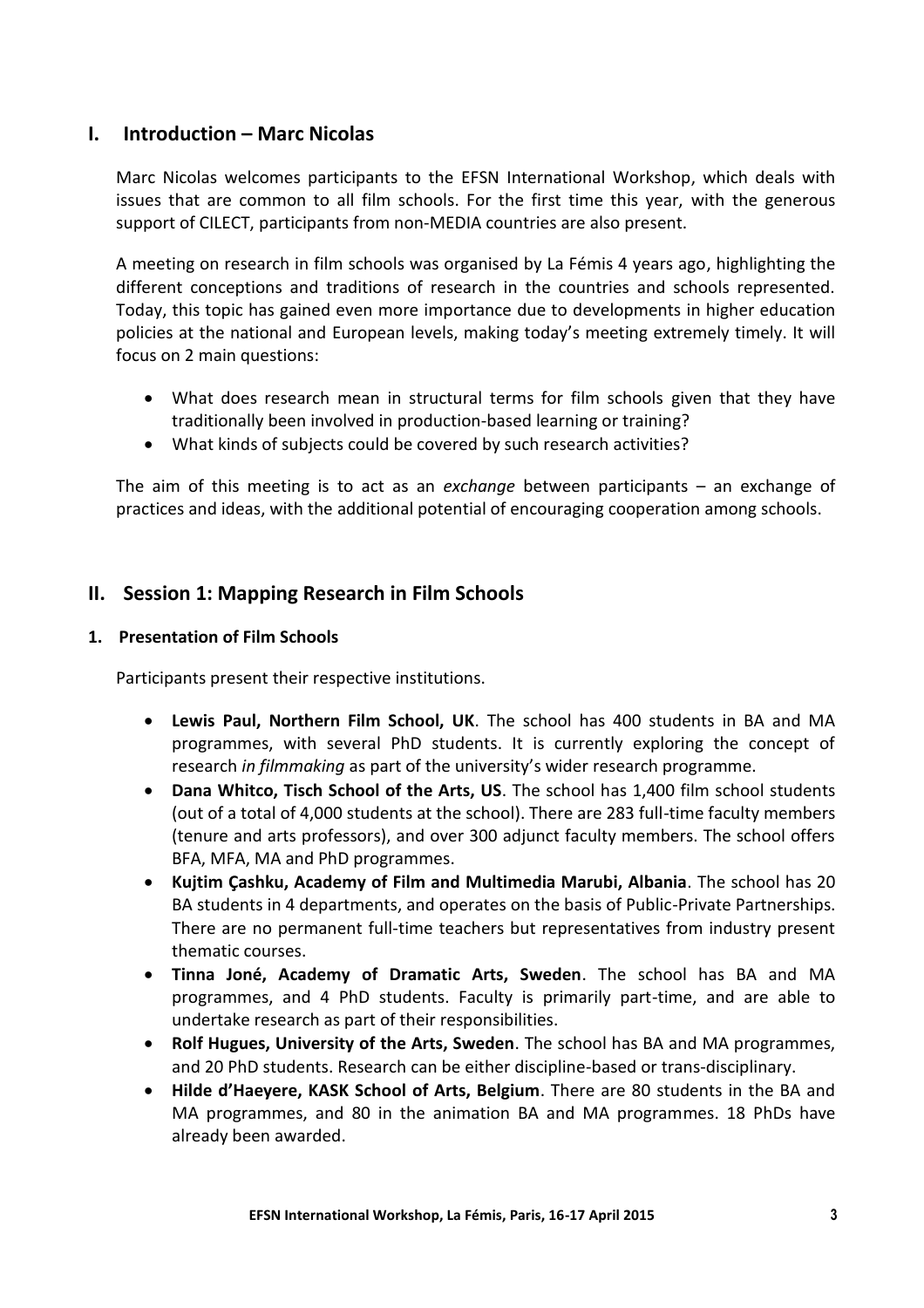- **Gisli Snaer, Puttnam School of Film, Singapore**. There are 50 students in the BA programme, and 80 in the BA Hons programme. A research-based MA in Asian film studies has just been launched. The school has 7 full-time staff and 30 part-time staff, with 1 day per week allocated to practice-based research.
- **Pavel Jech, FAMU, Czech Republic**. The school has BFA, MFA, and PhD programmes. There are 200 staff, mainly practitioners, 1/3 of whom are full-time. PhDs are based on practical research, and the development of art-based research has been a challenge for the school.
- **Bert Beyens, RITS School of Arts, Belgium** (and President of GEECT). The school has 650 students in BA, MA and PhD programmes (11 students). Faculty is made up of 200 teachers (including 60 tenured teachers). The school's audio-visual departments are increasingly interested in the idea of research.
- **Christian Iseli, Zurich University of the Arts, Switzerland**. The school has 3,000 students overall, including 90 students in the film department. It is currently exploring the introduction of a PhD programme, and more and more artistic research is being carried out at the school.
- **Kirsi Rinne, ELO Film School, Finland**. The school has a long history of doctoral programmes, with 30 doctoral students and 11 graduated Doctors of Art. Teachers are primarily professionals and are required to undertake artistic research.
- **Fredrik Graver, Norway Film School, Norway**. The school has 6 students in each of its 6 departments. It has a BA programme and is about to launch an MA programme. The school has been involved in artistic research since 2003.
- **Vinca Wiedemann, National Film School, Denmark**. The school has 100 students, and operates under the Culture Ministry; it is not part of the Bologna system. It offers a 4 year programme, with teachers drawn mainly from industry.
- **Arne Bro, National Film School, Denmark**. The school believes that artistic research should be conducted on *film* and not on paper. It should also be conducted *with* students.
- **Claudia Walkensteiner-Preschl and Kerstin Parth, Filmakademie, Austria**. This is a production-based film school, with 180 students. It offers an academic research-based PhD, and is beginning to explore the idea of artistic research.
- **Simone Stewens, IFS International Film School, Germany**. The school has recently launched a new MA programme, which is research oriented. Artistic research is also part of the BA programme. The school has 110 students.
- **Roberto Perpignani and Catherina D'Amico, National Film School, Italy**. The school has a 3-year programme, which is outside of the Bologna process. It has an intake of 120-130 students per year. All teachers are drawn from industry. Research is carried out within the programmes but is not "named" as such.
- **Giusy Pisano and Michèle Bergot, ENS Louis Lumière, Paris**. The school has an MA course, with 16 students per department per year. Teachers are varied, with a mix of academics and practitioners. It is increasingly participating in a number of national and international research projects.
- **Jan Nåls, ARCADA, Finland**. The school has 200 students in its BA and MA programmes. Research projects are related to subjects such as diversity, inter-cultural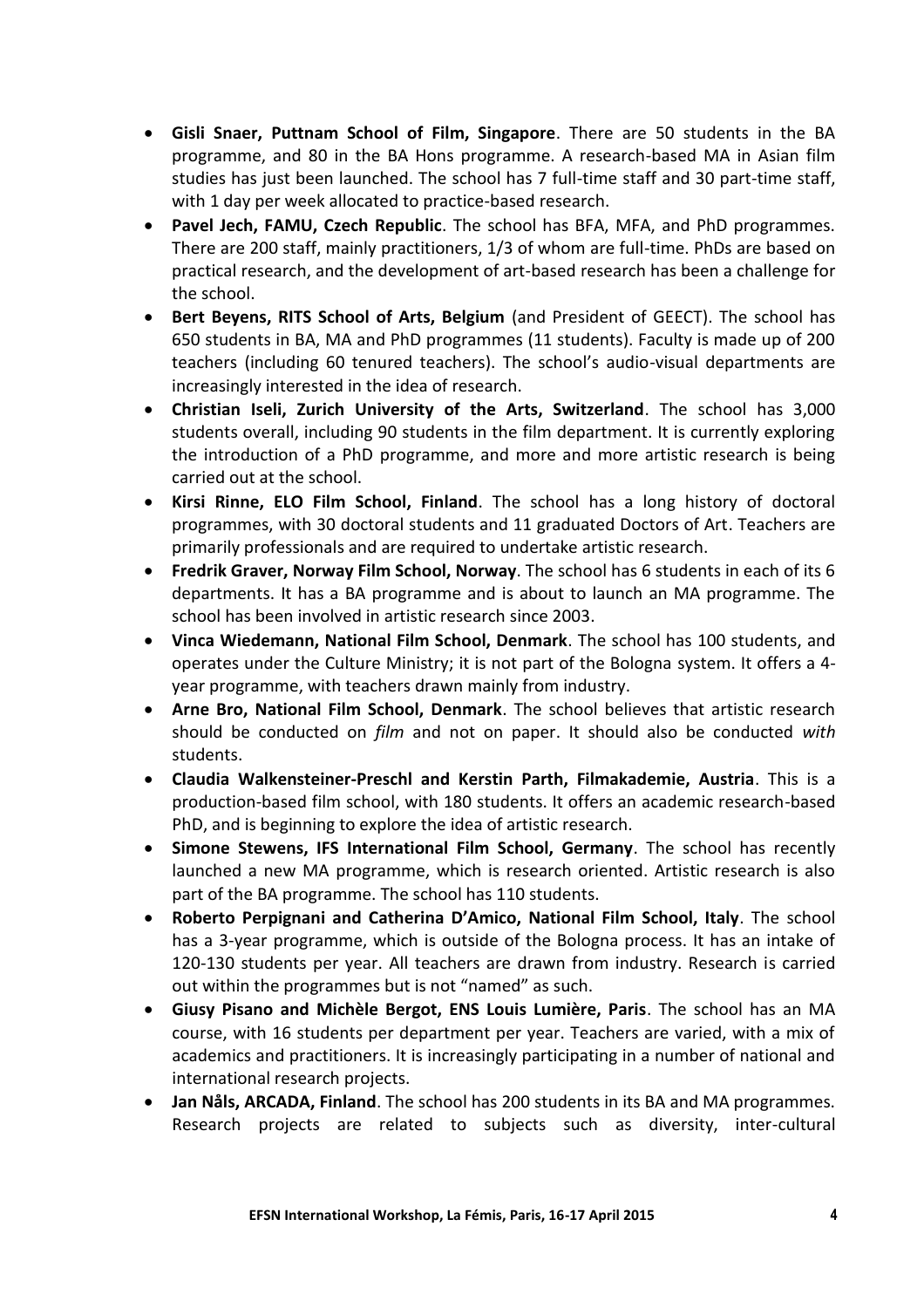communication, and media management. The school is currently exploring the idea of artistic research.

- **José Bogalheiro, Escola Superior de Teatro et Cinema, Portugal**. The school has a research centre, and MA students are required to undertake research.
- **Stanislav Semerdjiev (CILECT), Bulgaria**. The school has 600 students including 200 in the film department. It has 35 full-time professors and 45 professionals. It has BA, MA and PhD programmes, and does not consider that there is a distinction to be made between academic and artistic research.
- **Maria Dora Mourao (CILECT), Brazil**. The Film School within the University of Sao Paolo offers BA, MA and PhD programmes. It is planning to launch a professional MA degree, in contrast to the more theoretical degrees offered in the past.
- **Ramiro Noriega, University of Arts, Ecuador**. He is interested in learning more about what it means to be a film school in the  $21<sup>st</sup>$  century.
- **Donald Taylor Black, National Film School, Ireland**. The school has a 4-year programme that is 70-75% practical-based, and 25-30% theoretical-based. The school has recently launched a research-based MA.
- **Robin MacPherson, Screen Academy, Scotland**. The school has BA, MA, and MFA programmes. Its PhD programme is 20 years old, with 3-5 PhD students per year. It has an MA by research programme. The school has 10 full-time staff, and also offers a PhD by published works.
- **David Munns, Arts University Bournemouth, UK**. The school has 3,000 students, including 250 students in film. It has BA and MA programmes, and has introduced a PhD programme this year.
- **Coral Houtman, Newport Film School, UK**. The school has 2,000 students, with 500 students in film and documentary. It has 7 teachers with a number of visiting professionals. There has been a shift from pure artistic research to applied research.
- **Klara Björk and Linda Sternö, Valand Academy, Sweden**. The school has 300 students, including 50 in film. It offers BA, MA and PhD programmes.
- **Jyoti Mistry, WITS School of Arts, South Africa**. The school has 1,000 students, and offers BA, MA and PhD programmes. The PhD programme is dissertation and research driven, but the school has now introduced a practice-based PhD.
- **Ghassan Koteit, ALBA, Lebanon**. The school has 100 students in BA and MA programmes. The MA degree is practice/creation oriented. Approximately 30% of staff members are academic teachers.
- **Michael Wedel, Film University Babelsberg "Konrad Wolf", Germany**. The school has 500 students in BA and MA programmes. It offers an academic PhD and is currently developing an artistic, practice-based PhD. It has 40 senior professors, 30 professional filmmakers, 6 academic colleagues, and 3 professorships that span the academic and the artistic.
- **Barbara Harumová-Hessová, VŠMU, Slovakia**. The school has BA, MA and PhD programmes (both artistic and theoretical). It has 350 students per year, and 50 fulltime professors plus professionals.
- **Mieke Bernink, Film Academy, Netherlands**. The school offers a combined BA and MA programme. An artistic research programme was set up 5 years ago. The school has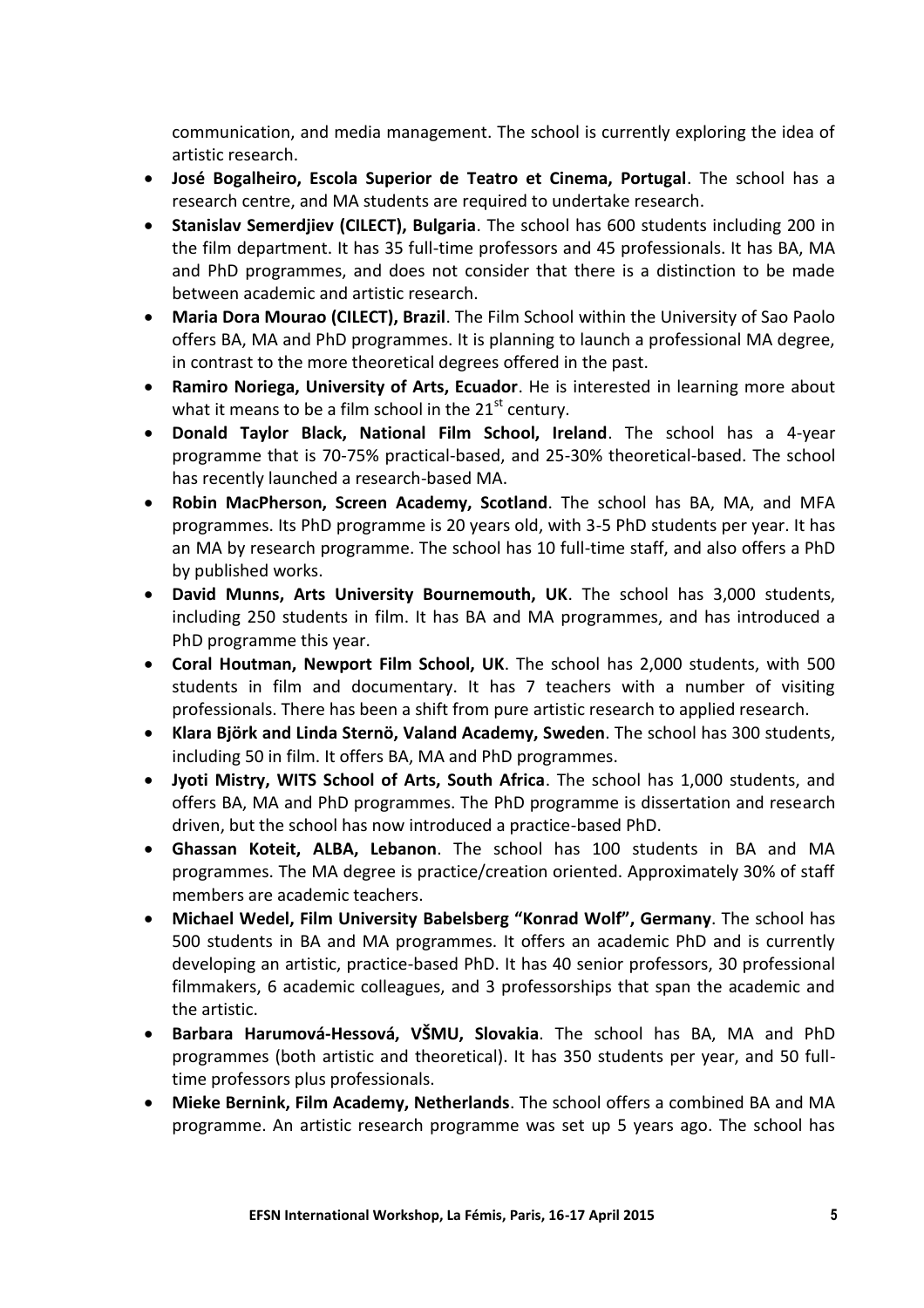400 students, and 60 members of staff plus 200 professionals. The school is exploring the creation of a research laboratory in which all students can participate.

 **Marc Nicolas, La Fémis, France**. The school has 10 departments offering a 4-year MA programme. 5 Paris art schools (including La Fémis) set up a PhD programme 2 years ago. In addition, the school is developing research-driven modules as part of its MA programme. It is also exploring the development of post-graduate activities using professional researchers. A principal issue it faces is the difference between artistic research and film production itself.

**Stanislav Semerdjiev** asks participants to provide the above information – which is valuable for all participants – for inclusion on the CILECT website.

## **2. Presentation of Questionnaire Results – Barbara Turquier**

Barbara Turquier highlights the 4 principal observations and 4 principal challenges to emerge from the questionnaire that was sent to all participants. She also provides an overview of the research topics underway in participating schools.

#### *a. Principal Observations*

First, research activities have intensified and are better structured in the schools today. This is partly due to a new institutional environment, with many schools obtaining university status, becoming part of a larger school or university, or developing close ties with other institutions. There are very few entirely standalone film schools today, and this has implications for the way they conduct research. Having a strong connection with art schools can be an advantage when it comes to advocating artistic research. However, it can also raise issues as to the specificity of film research.

Second, the notion of artistic research is now more widely recognised and asserted in the film school context. Almost all of the schools in the questionnaire conducted artistic research. Norway and Sweden, in particular, have national policies that favour artistic research. However, generally speaking, advocacy for artistic research has increased throughout all schools.

Third, for schools that have a PhD programme, the creative PhD has played a crucial role in the development of research in the school. The issue of PhD formats – is there a mandatory written component? – is a subject of negotiation and a pivot for the development and acceptance of the notion of artistic research within the school. More schools offer art PhDs today than in 2011, and 6 schools among the participants to this workshop have launched new PhD programmes in the past 5 years. While the number of doctoral students remains relatively low, they play a crucial role in their school's research activities. The PhD was also a valuable option for faculty already teaching in the schools.

Fourth, there is a greater link between research and learning than in the past. Research tends to cascade down into the general curriculum of the school, notably through the creation of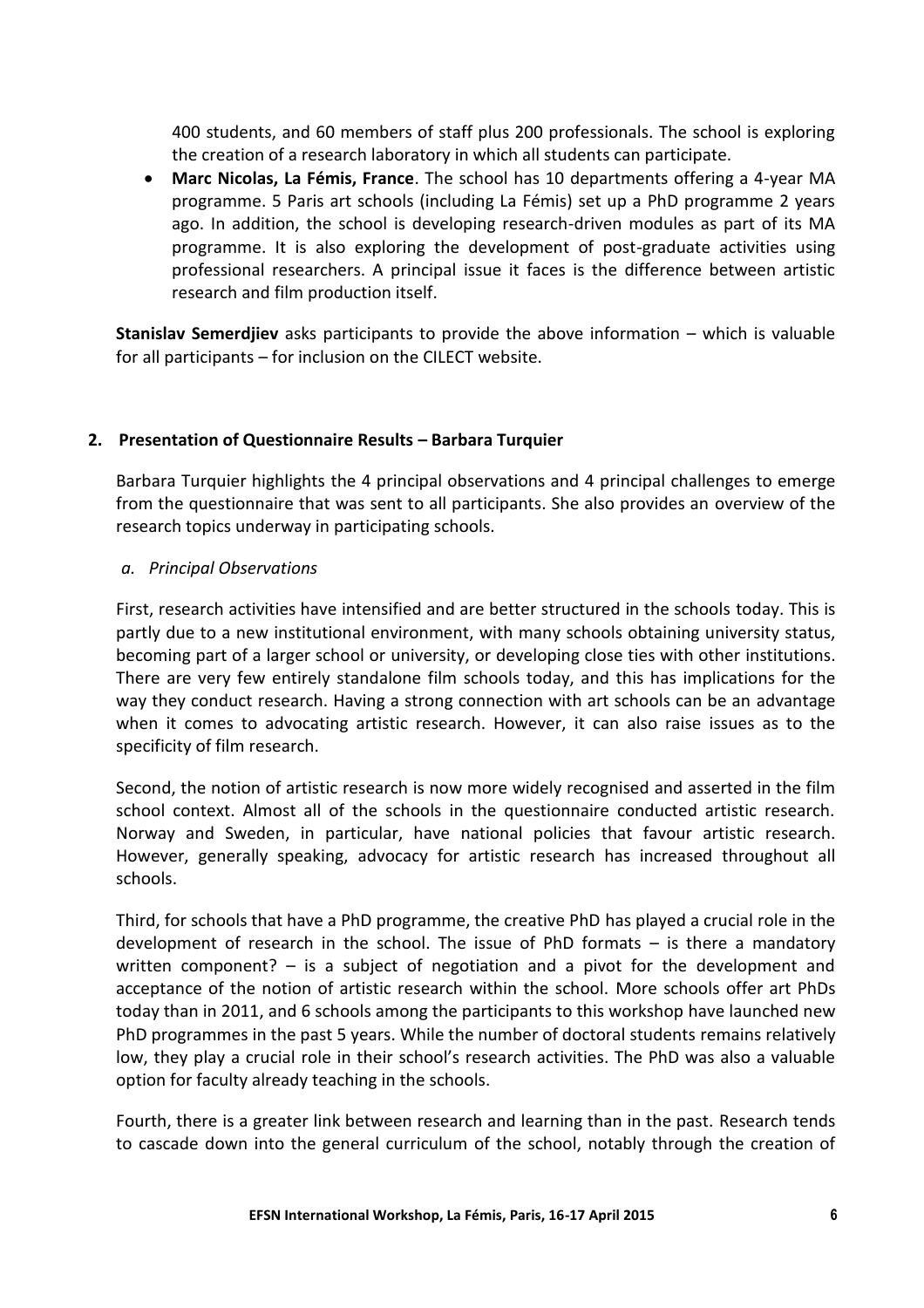research labs, innovation workshops, and so on. There appears to be a shift from individually based research to collective research, which can be driven by the schools themselves. Again, this could have implications for the teaching programmes.

## *b. Principal Challenges*

First, the financial model for research in film schools. Should these projects be financed as film projects or as research projects? Many of the schools funded research out of the school's overall budget or through funding provided by research bodies. Very few schools turned to traditional channels of film funding for these projects, and only one school mentioned a European call for projects. Do art PhDs favour more individual-based PhD projects rather than traditional collective filmmaking, the latter being more costly?

Second, schools pointed to a general lack of staff and lack of time, which act as obstacles to artistic research. There was significant disparity in the scales of the schools, and it may be more difficult to build a research environment with critical mass in the smaller schools. There is also a question as to the status of the staff involved. At La Fémis, for example, teachers are not paid to conduct research, as is the case for university professors.

Third, evaluation and conformity to academic standards. Schools can find themselves in a double bind between doing more research, on the one hand, and the requirement to have more impact in terms of the employment of their students, on the other.

Fourth, the outlet of research production. Platforms in which to showcase the research productions of film schools were lacking. They ranged from traditional research outlets (publications, books) to new outlets (new publication platforms, websites). This raises issues as to publishing policies and whether or not they need to differentiate themselves from film and media publications in general. There were few mentions of transfers to industry, or of technological outputs such as patents.

#### *c. Research Topics*

The following research topics emerged from the questionnaires:

- Narrative and story telling, especially in a digital context.
- Technology (new and digital media, games, audio landscapes, interactive media, etc.)
- Aesthetics and the formal artistic qualities of film
- Emotional or cognitive reception of film (audience sensations, sensory perceptions)
- Political issues such as cultural studies, gender, race, social outreach, representations of troubled history and identity
- Preservation of film history
- Teaching film
- There were relatively few mentions of applied research projects
- There were few mentions of research on the economics of the film and media industries.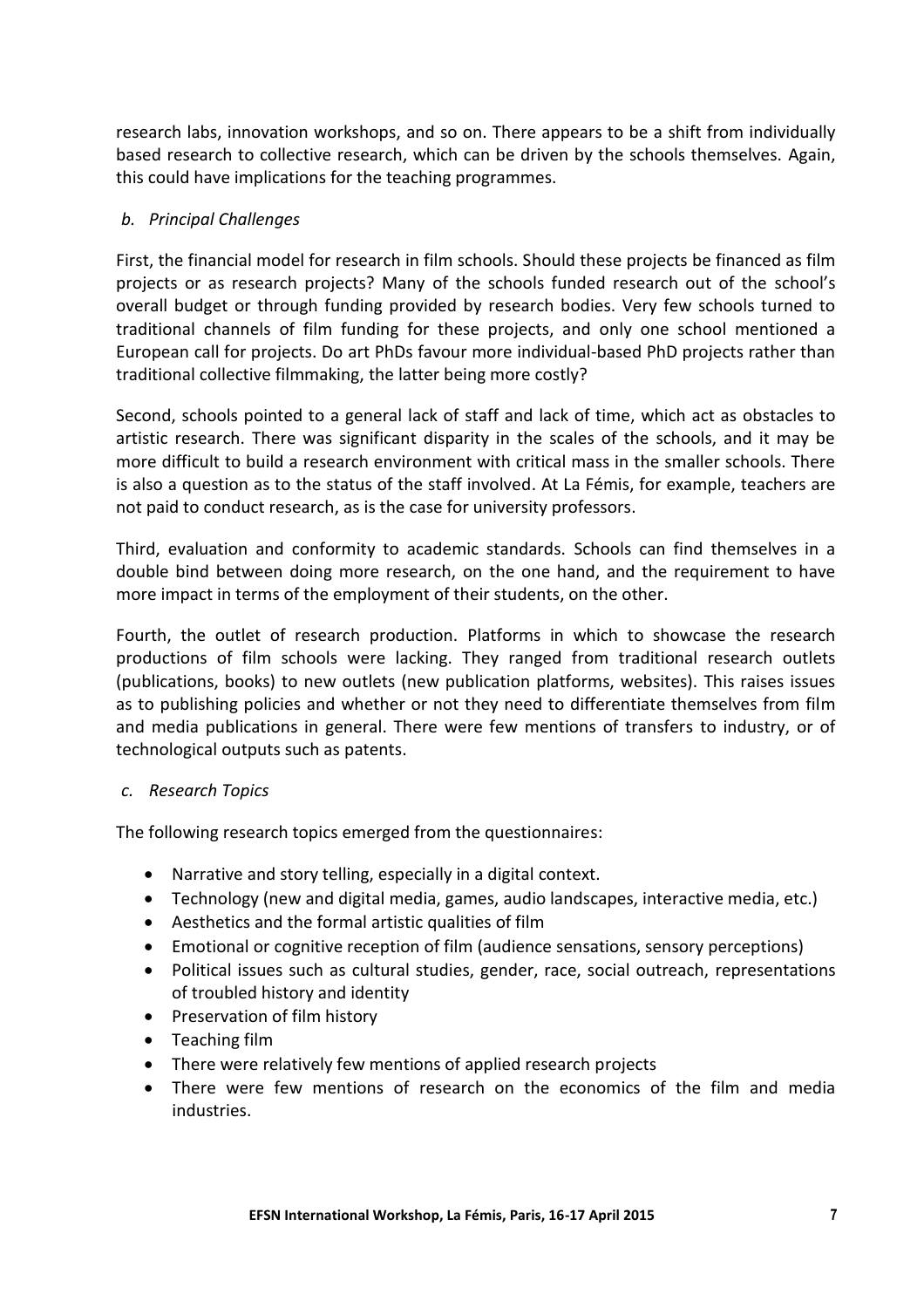#### **3. Discussion**

**Robin MacPherson** refers to the status of staff. At the Screen Academy Scotland, all full-time staff members are expected to do research, and 10% of the budget is allocated to such research. Staff members are expected to deliver more and better research, and this is now part of their appraisal process. In particular, staff members are required to produce 4 quality research outputs of some kind (a film, an exhibition, a paper, a book), and this can be a struggle for those who do not have a history of academic research.

**Coral Houtman** notes that, given the length of time it takes to make a film, it can be quite a challenge. It is necessary to redefine the film research process so that it can be articulated in the output form that is required.

**Fredrik Graver** refers to the case of Norway, where a 1995 government decision determined that artistic research was separate and parallel to academic research. This paved the way for significant room for manoeuvre by the film schools, and it came about as the result of much lobbying by film schools and art schools. The actual definition of artistic research was provided in 2007: "artistic practice combined with critical reflection by the practitioner". The emphasis is therefore very much on practice. The actual Norwegian term is "artistic development work", which highlights the fact that this work is aimed (a) at the development as individual artists, and (b) at the development of the field in which they are working. In the Norwegian system, candidates are *not* required to produce any written work in parallel to their artistic project. **Kirsi Rinne** adds that even the "critical reflection" part of the process need not be written up.

**Robin MacPherson** explains that, in the UK, only a 300-word explanation is required when a practical work is submitted. However, when applying for funding, it is necessary to explain how the practical work is also contributing to the development of knowledge.

**Rolf Hugues** distinguishes between artistic development and artistic research proper. There is a risk that if one eliminates the "research" part of the process, artistic research could become ghettoised. There is also a risk that artistic *practice* becomes separated from the more formal written *research* component. The Society for Artistic Research has developed the notion of "exposition", an attempt to integrate the account-giving into the actual artefact or performance. The Society publishes the Journal for Artistic Research, an online, peer reviewed publishing tool that has been adapted to artistic researchers. It includes a Research Catalogue, which acts as an online workspace. Finally, the Society is working to facilitate international research initiatives between individuals and institutions.

**Arne Bro** notes that film has only a 100-year history, and researchers and practitioners are still exploring what it all means. It is important to distinguish between the "ordinary" research that artists do all the time, and research in general – the latter is something that can benefit everyone. It is also important to remember that much work is done that is equivalent to research but is not necessarily named as such.

**Jan Nåls** was interested in the list of research topics presented by Barbara Turquier. It would be helpful to have a detailed list of the topics being undertaken at the schools, as this could help foster joint initiatives among the schools. **Barbara Turquier** explains that the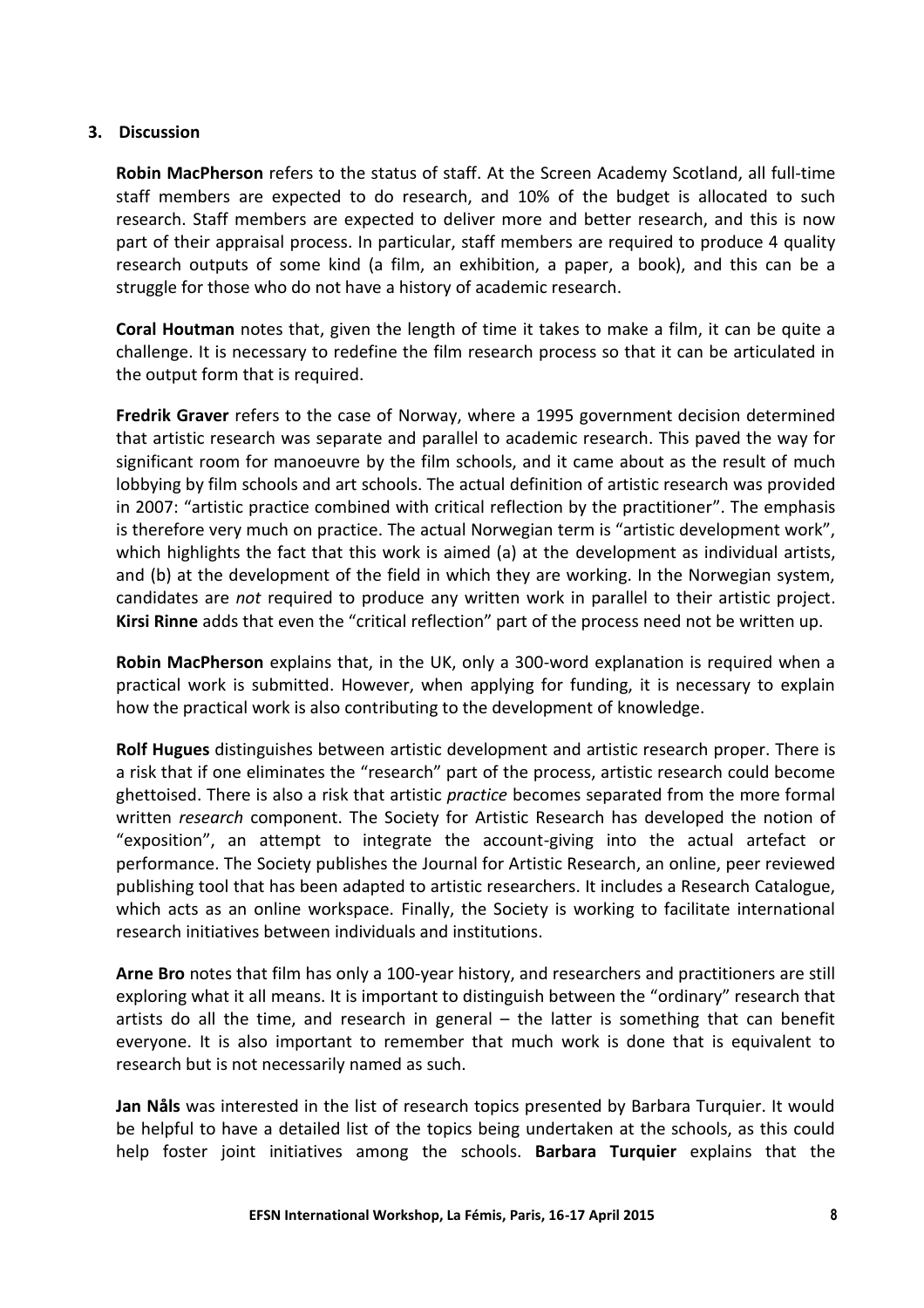questionnaires were completed confidentially, but participants could agree to share this information.

For **David Munns**, the question of collective research is very important and it would be of interest to hear the experience of those who have engaged in collective research. **Barbara Turquier** notes that all final year students at La Fémis undertake a collective film project.

For **Bert Beyens**, the quality and volume of research undertaken can depend on the existence of inspirational individuals at the school. For example, a theatre teacher at the RITS School of Arts Belgium was responsible over 5 years for an enormous multidisciplinary project on the Earl of Rochester (*the Monkey*). This culminated in the award of a PhD for the teacher in question.

**Pavel Jech** questions the rationale behind the research topics chosen: have they been selected due to an intrinsic interest, or because this is where funding is available, or as an attempt to preserve something from the past in an ever-changing world?

**Mieke Bernink** explains that the Netherlands Film Academy has taken a bottom-up approach to research. This is much more empowering than having something imposed from above.

## **III. Combining Research with Professional and Artistic Training**

*The discussion focuses on research activities in the schools' general curricula, apart from PhD and Masters programmes specialised in research : What are the research formats that can be implemented? How do they contribute to the other missions of the school? How are the different "cultures" of teaching combining? How can we meaningfully involve students and teaching staff in research activities? What is the place of theoretical courses and written theses in the curriculum?*

## **1. Case Study 1 – Dana Whitco: The Tisch Initiative for Creative Research at New York University**

**Dana Whitco** begins by stating that the Tisch School of the Arts is in a period of transition and re-formulation. The school has 4,000 undergraduates, of which 1,400 are in the Film and Television department. The school has 283 full-time faculty, including tenured academic positions and limited-term positions. In addition, there are over 300 adjunct part-time teachers. The school offers BFA, MFA, MA and PhD programmes. The new dean, Allyson Green, is the first artist to hold that position.

One year ago, the school launched the Initiative for Creative Research. There is some reluctance to refer to this as "creative" research, which seems to lessen its importance vis-àvis scientific, traditional or pure research – creative work should not be seen as a decorative afterthought to the work of the university. The initiative is a 2-3 year pilot that is currently extra-curricula. A Working Group of 30 faculty members meets regularly to explore the ideas underpinning the initiative. 4 research strategies have been initiated:

Residencies: 3 artists have been invited to take up residencies at Tisch.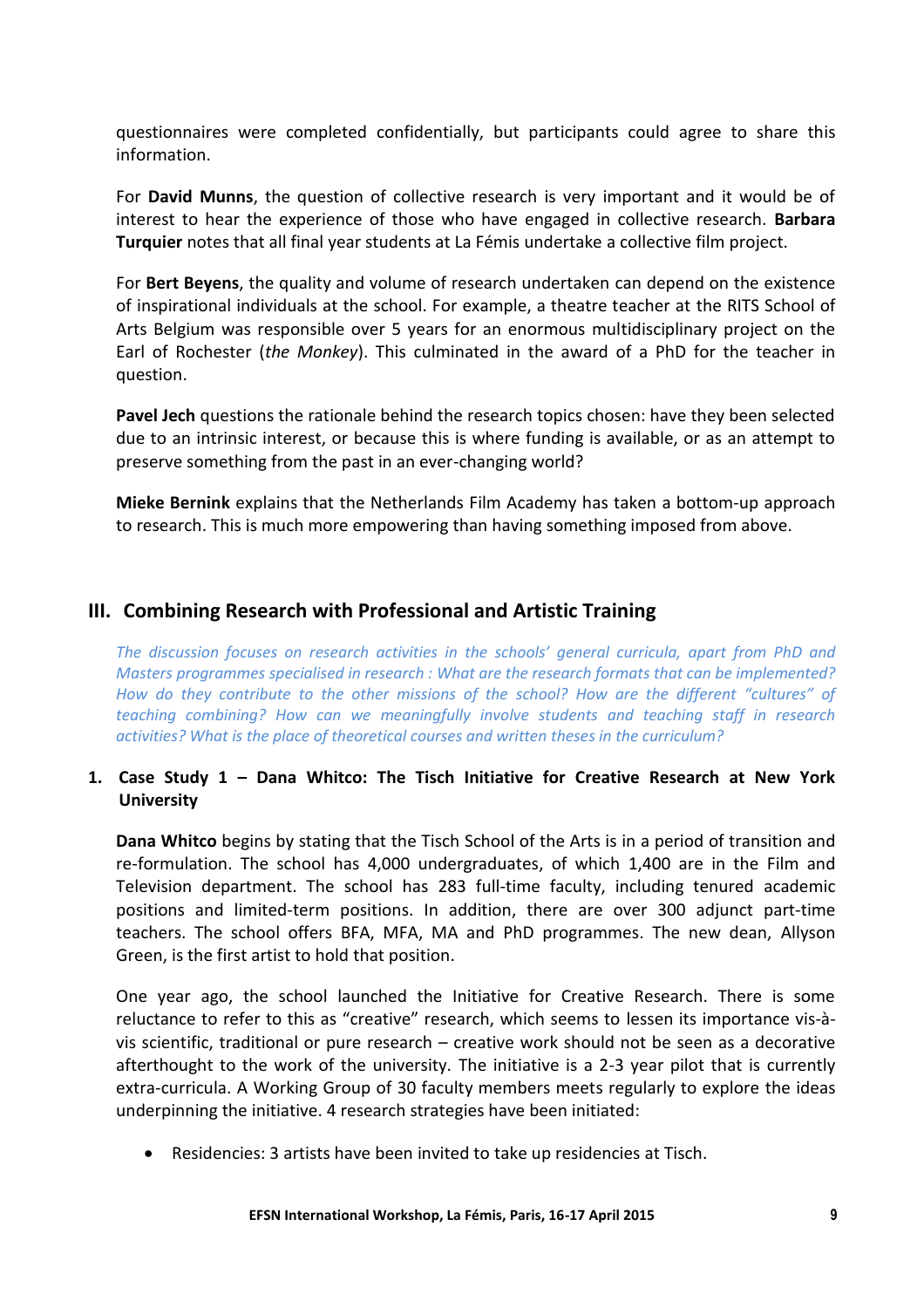- Collaboratories: Tisch has not had a system of school wide support system for faculty or student research. To address this situation, a substantial number of grants will be awarded in September to support collaborations between students and faculty across departments. Successful teams will have 1 year in which to complete their work.
- Partnerships: to date, Tisch has not been active in the local arts scene. The idea is to get students and faculty into the local venues to develop programmes that have a pedagogical component and that are research oriented.
- Events/publications: Tisch has hosted 26 events this year, including academic symposia, conferences, seminars, and so on.

NYU does not have a robust capacity to translate creative work into traditional scholarship. However, many other US colleges and universities have already achieved that, notably UCLA, Berkeley, Arizona State University and the University of Illinois.

**Discussion**. **Robin MacPherson** asks whether Tisch has responded to *external* pressure to have a more active research profile. If that is the case, its own faculty may be reluctant to follow this direction. For **Dana Whitco**, the aim is to bring Tisch into a leadership position on this issue, showing that what artists do is an essential part of the academic space. Regarding faculty attitudes, some reluctance was expected but, in fact, faculty members proved to be enthusiastic about the opportunity to explore all of these issues.

In response to another question from **Robin MacPherson**, **Dana Whitco** explains that the practice-based PhD is under threat. NYU, for example, has decided not to pursue a practicebased PhD.

In response to a question from **Coral Houtman**, **Dana Whitco** explains that the residencies are aimed at contributing to knowledge; they are more than simply an opportunity to create and develop a new work. For Vinca Wiedemann, this raises questions quite a dilemma of what exactly is art. Is it a product? Should researchers be told that they are not supposed to be producing "art" but they should be producing research? Herman Van Eyken explains that the Griffith Film School Australia also expects its artists in residence to work with undergraduate and post-graduate students. In contrast, students in the PhD research programmes are only expected to do practice-based research.

**Robin MacPherson** asks whether the research adds real value to professional practice. It would seem that the pressure to turn out PhD graduates is not being driven by industry.

**Bert Beyens** refers to the shifts that are occurring in the schools. Teachers in art schools are now expected to be good artists, good teachers *and* good researchers. There has been an inflation of the MA, and we are now witnessing the emergence of a new generation of PhDs.

**Marc Nicolas** asks for further details of the collaboratory grants. **Dana Whitco** explains that the faculty Working Group will make a call for the collaboratory grants, with a funding of \$35,000. These must involve 2 or more principal collaborators from at least 2 different departments; the work must be experiential and laboratory-based; and applicants must be thoughtful about the process.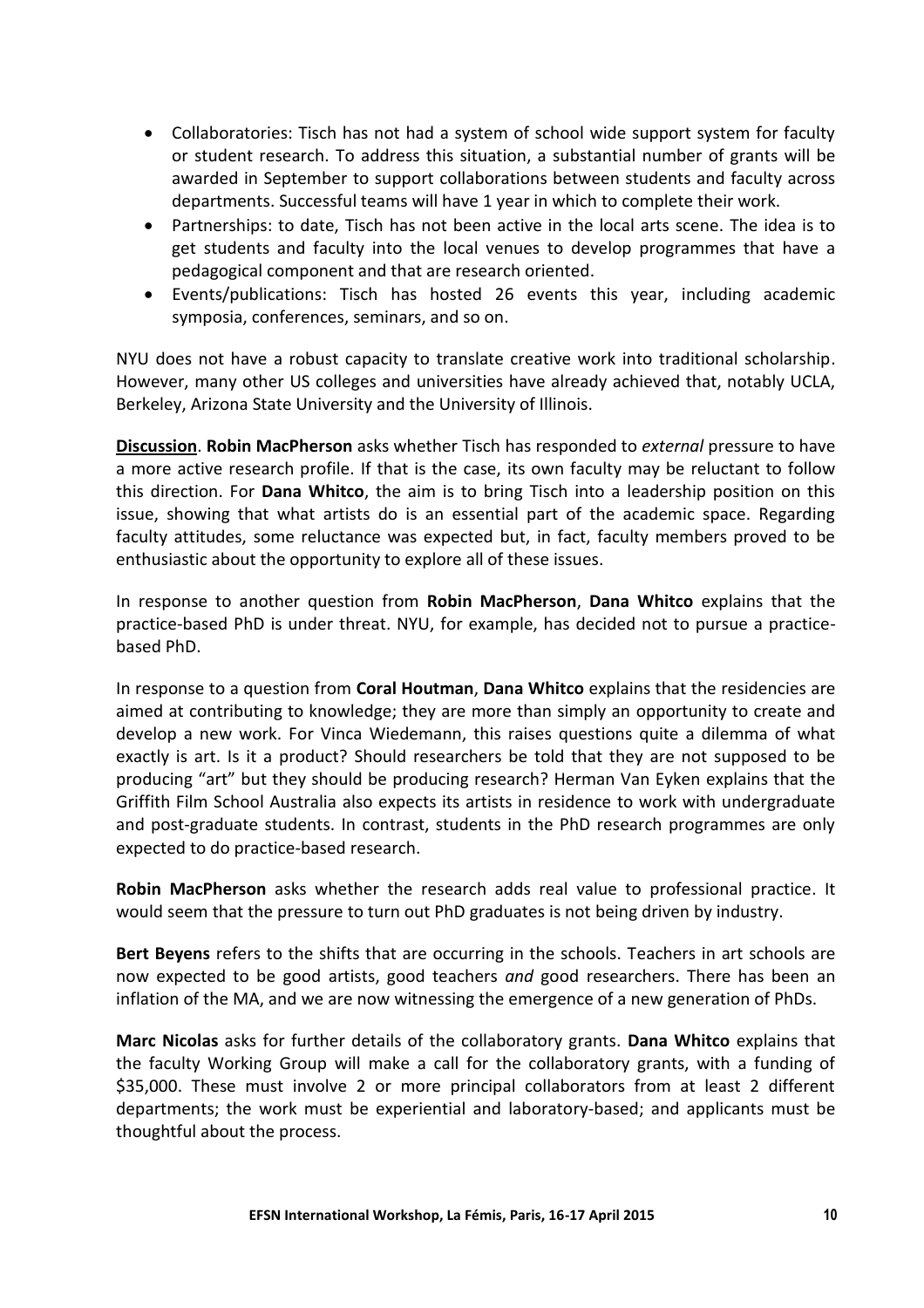**Barbara Turquier** asks how these projects fit in with the schedules of students and faculty. **Dana Whitco** explains that this has not yet been determined. The idea of course buy-outs has been explored. Involving and supporting students is always considered a priority but it is also important to take care of faculty.

**Marc Nicolas** asks whether any other schools present undertake such calls for proposals.

**Mieke Bernink** advises that the Netherlands Film Academy puts out calls for small research projects that would allow participants to try out new ideas within the education space. It has a limited budget, which is allocated to selected projects by an editorial team that has been set up for this process. A range of very different projects has been submitted, from very technology driven projects to projects on collaborative filmmaking or projects on new forms of collaboration among students. The calls have received a very enthusiastic response to date.

**Robin MacPherson** advises that the Screen Academy Scotland held a call for proposals (€10,000) between 2 or more researchers from different departments or from within the school and externally. The call was in fact under-subscribed.

**Fredrik Graver** explains that while the Film School Norway does not have funding for this type of project, the Norway Programme for Artistic Research has such funding. 3 projects have been funded to date: (a) a feature film project (with Juliette Binoche), which has raised the level of discourse about the school's research; (b) a project by an editor that explores the subjectivity of the filmmaker in the editing room; (c) a project by an editor working with neuroscientists to monitor audience perceptions. The greatest challenge for these projects has been to obtain the buy-in of commercial production companies.

**Pavel Jech** advises that a new €20,000-25,000 grant has been established with Prague's 5 art academies, and it has received a very enthusiastic response. 20-25 projects were selected on the basis that the cooperation to be undertaken brought real added value to the project. The word "research" was not used in setting up or administering the grant, but that is probably what was involved.

**Donald Taylor Black** asks whether the term "research" should be defined. Should cooperative projects also be called research?

In response to a question from **Barbara Turquier** regarding the role of a "scholar in residence", **Dana Whitco** explains that the Cinema Studies department is interested in having a scholar who is a curator, engaging with students as a mentor with respect to his or her own project.

#### **2. Case Study 2 – Kirsi Rinne: Research as a Pedagogical Tool at Aalto University**

**Kirsi Rinne** presents the aims of her department when undertaking research – the objective is to take both a theoretical approach and contribute to practical knowledge. That is, the ultimate aim is to make better films. The most relevant research questions for film schools come from the practical work of filmmakers. The main challenge for those who apply for PhDs is that they do not necessarily know how to set out their projects or ask their questions in an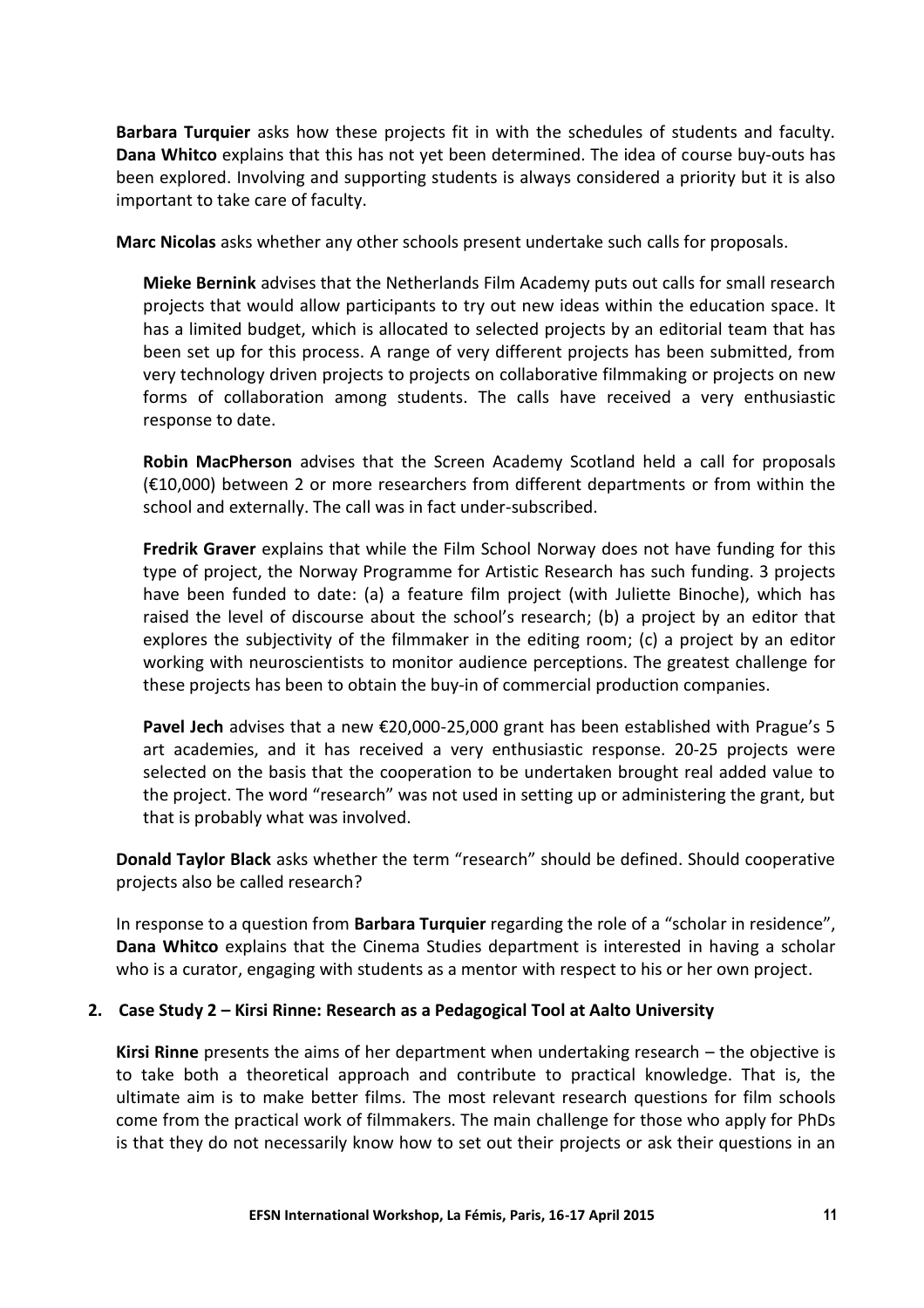academic manner. The school has therefore introduced the idea of "research thinking" into the MA programme, and several workshops have been set up to facilitate that move into research thinking.

- First, a 4-month workshop on rhythm led by 3 filmmakers that explored questions such as the role of practical knowledge in studying dramaturgical and cinematic rhythm. 4x2-day workshops/lectures were held, with independent work undertaken between sessions. Various theories of rhythm were explored and an experimental approach was taken – the process is in fact considered more important than the actual output.
- Second, the school also set up a Laboratory of Poetic Dramaturgy based on a PhD thesis by Marja-Ritta Koivumäki on dramaturgy. The workshop tested her ideas and approach in practice, exploring deviations from classic dramaturgy. This was a 4-week workshop involving 8 students who shot a selected scene.
- Other workshops explored topics such as cinematography (aspect ratios), sound design (felt sense), and counter-hegemonic cinema, etc.

This is a two-way process: research ideas come into the school from the outside, and vice versa. The school believes that all disciplines must be involved in research. The relevant outputs include refereed articles, art works, publications, and societal impact.

**Discussion**. **Robin MacPherson** asks whether validation of the practice-based work as research is only possible if it is accompanied by recognised outputs such as publications. **Kirsi Rinne** explains that the workshops themselves are not outputs.

**Bert Beyens** notes that the number of students involved is relatively limited. How much dialogue is possible in that context? Kirsi Rinne explains that, while few people are involved, they generate a lot of noise!

**Herman Van Eyken** asks whether people from different sub-disciplines work together. If so, how are course credits calculated? **Kirsi Rinne** advises that students have to demonstrate, in writing, their contribution to the whole project.

**Jan Nåls** raises a question on method. How are these research proposals evaluated? Do the students use classic research language to describe their methodologies or do they invent their own terminology? **Kirsi Rinne** explains that, in general, the language used is quite traditional. However, there have been some highly imaginative proposals, which are greatly valued. The main criterion for evaluation is whether or not it is possible to address the research topic without producing an art work. For example, a documentary proposal on the future of the Finnish welfare state obtained funding because it was so much more interesting than the "classic" submissions made by sociologists.

For **Javier Olarte**, this raises the issue of how the knowledge gained in the project can be "captured" for use by others. For **Kirsi Rinne**, this is part of the wider question of how research results can be communicated to others, which is after all the aim of research. Knowledge has to be made public if it is to be conveyed to others.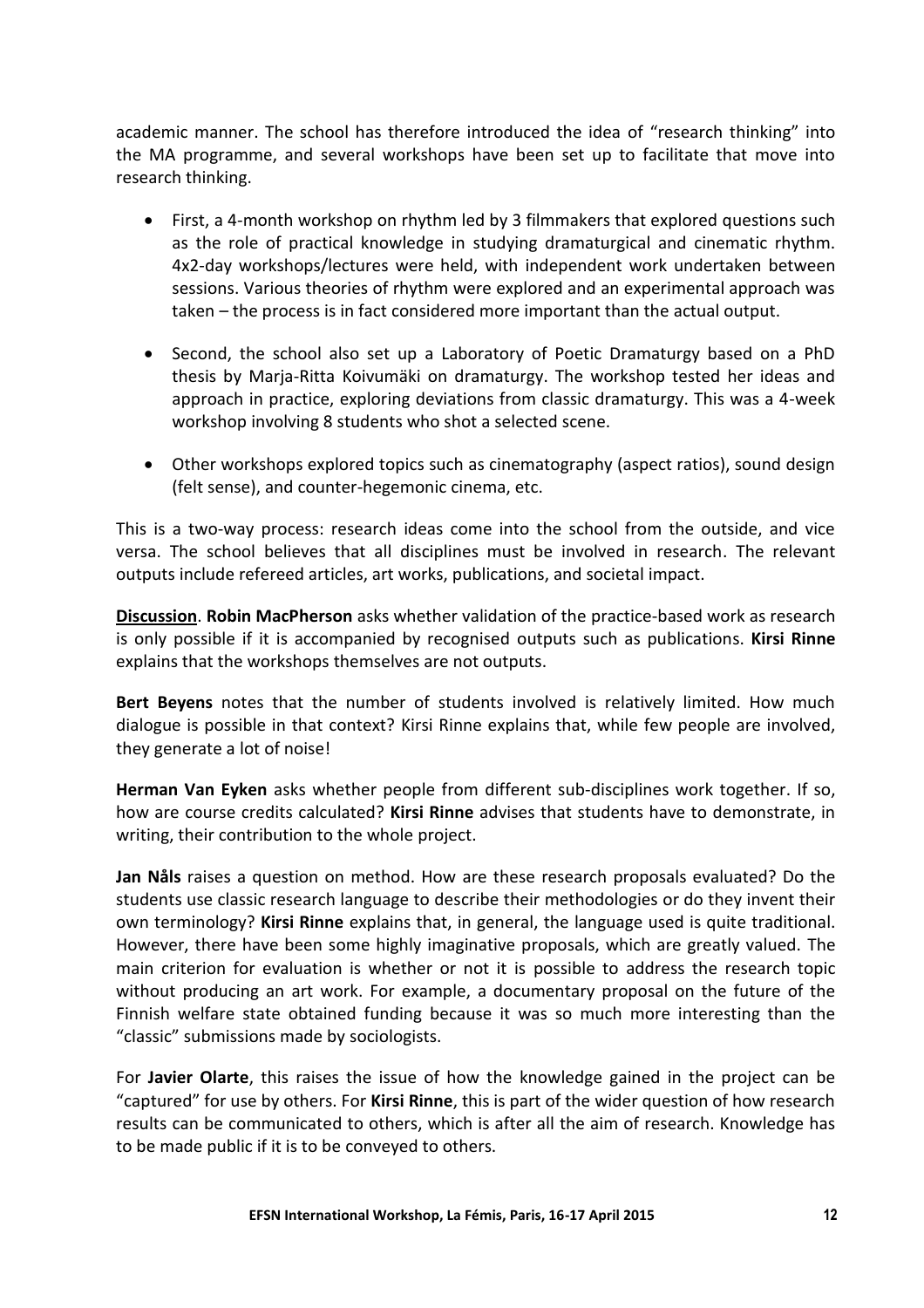**Coral Houtman** notes that some research questions pursued by artists are more concerned with description than the production of objects. In that way, their research is similar to humanities research. **Kirsi Rinne** agrees. In many cases, the actual research question only becomes clear at the end of the research project.

For **Rolf Hugues**, a key difference with the humanities is the relationship with empiricism. In the humanities, researchers are trained to work empirically in a scientific manner. Artistic research work is not necessarily concerned with validation or positioning within the humanities universe; it can be about the creation of impossible objects or paradoxes. This raises the issue of its evaluation by committees that are trained in the logics of the humanities. Each artistic project has to be viewed as a unique case study in itself, creating a new set of representational and discursive possibilities. At the same time, those engaged in artistic research have to develop multiple literacies, *viz*. Henk Borgdorff's "boundary objects".

**Barbara Turquier** refers to the dialogue between artistic research and more academic forms of research. In an academic sense, research requires both the state of the art and the idea of progression. Should artistic research be defined within that context or should that context simply be ignored? **Kirsi Rinne** refers to the OECD's *Frascati Manual*, which sets out a definition of research: an original contribution to knowledge.

**Rolf Hugues** refers to his work with the Swedish Research Council, which showed that many of the issues and challenges associated with artistic research also apply to other research areas – the world has problems but universities have departments! Artistic research in fact spearheads the re-formulation of other research areas and the creation of hybrid forms of research. Arne Bro agrees, drawing on the example of physics.

**Bert Beyens** notes that "art" is never defined and everyone knows that communication is problematic for art. For **Rolf Hugues**, art is able to communicate well but on its own terms. This raises the question of whether art is carried out in the pursuit of precision or in the pursuit of uncertainty. Funding committees expect precision. **Bert Beyens** agrees. The fact that this has now been institutionalised is a dangerous development.

**Simone Stewens** refers to Kirsi Rinne's comments that "the aim is to make better films". Does that mean that the school expects specific results? For **Kirsi Rinne**, the research carried out in film schools should have an impact on pedagogy, and it should have an impact on film production. This is similar to the way in which medicine – which is practice-based research – aims to improve the practice of medicine.

**Hilde d'Haeyere** explains that research is an integral part of the Belgian education system. It is part of the undergraduate film course and it is taught by art PhD students. That is extremely valuable for students, who work on films using a process-driven approach – that process is more important than the final film itself. Surprisingly, the films they make end up being quite traditional; they are not necessarily highly experimental even though they are produced in a highly experimental manner.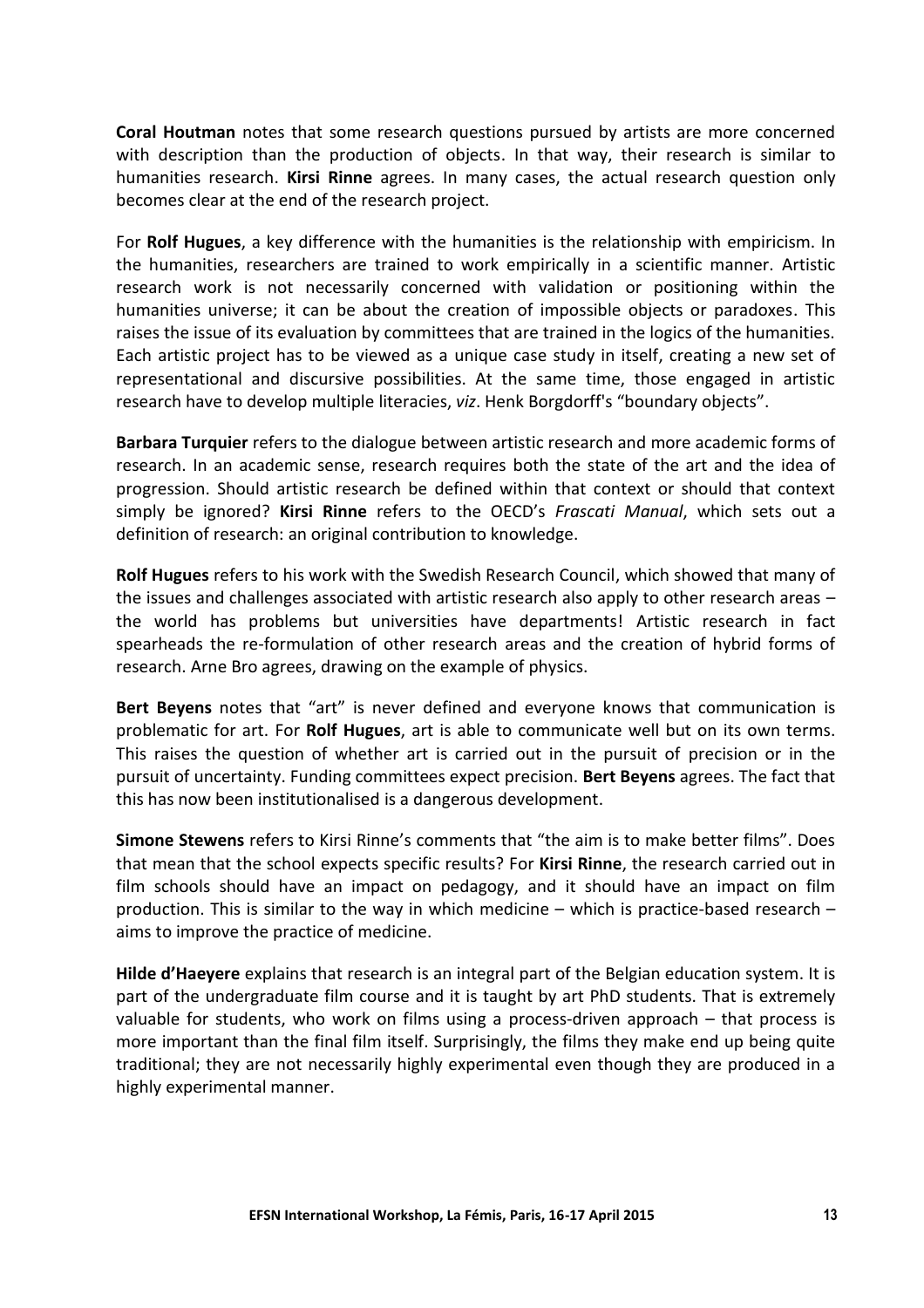**Vinca Wiedemann** relates the case of a project that was submitted for funding to the Culture Ministry. It explored the collaboration between scriptwriters and directors and was rejected as being a pedagogical research project rather than an artistic research project.

**Kirsi Rinne** advises that she and a number of other participants have applied for a grant that explores the question of pedagogy in film schools. The aim is to develop a specific course for those professionals who come to teach at the film schools. This could be of relevance to both GEECT and to CILECT.

For **Laetitia Masson** (co-director of the filmmaking department, La Fémis), art is research. However, it is necessary to work within a system that is defined in academic and commercial terms. In that context, it is valuable to have a space where people can keep on practising "art" regardless of whether or not it is called research.

**Marc Nicolas** refers to his discussions with the French Ministry of Higher Education on the difference between creation and research. In the French system, students spend their BA to MA years learning things that have been developed in the past by someone else. That is called "training". In their last year, they are told to invent something, to create knowledge – and that is called "research". In contrast, students in art schools are told to create something new from their very first day; they are not there to *learn* but to *do*. However, this distinction between learning and doing is quite misleading. **Bert Beyens** agrees that learning by doing is not a panacea – it is possible for someone to make the same mistakes year after year if they are only doing and not learning!

## **IV. Screening of a Selection of Research Projects**

#### **1.** *Treefellers Revisited* **– Screen Academy Scotland**

**Robin MacPherson** presents this practice-led work in progress based on a 2004 documentary on Belizean emigrants in Scotland during WWII. He took the film to Belize to see what contribution it had made to Belize's sense of its own heritage, shooting a new documentary on its reception today by a range of audiences from school children to war veterans. The project explores the relationship of the documentary filmmaker with the subject.

- *What was the impact of the film when screened?* Robin MacPherson does not know of the impact when first screened. At the time, more people saw the documentary in the UK than in Belize. This raises many questions about who has control of this kind of archival material shot during colonial times.
- *How do you go about determining how the audience perceives the film?* Robin MacPherson has taken a less structured approach to this, using observational filmmaking methodology rather than social scientific methodology. It is not rooted in an empiricist tradition of sociology. Instead, the method itself is being developed and identified as part of the process.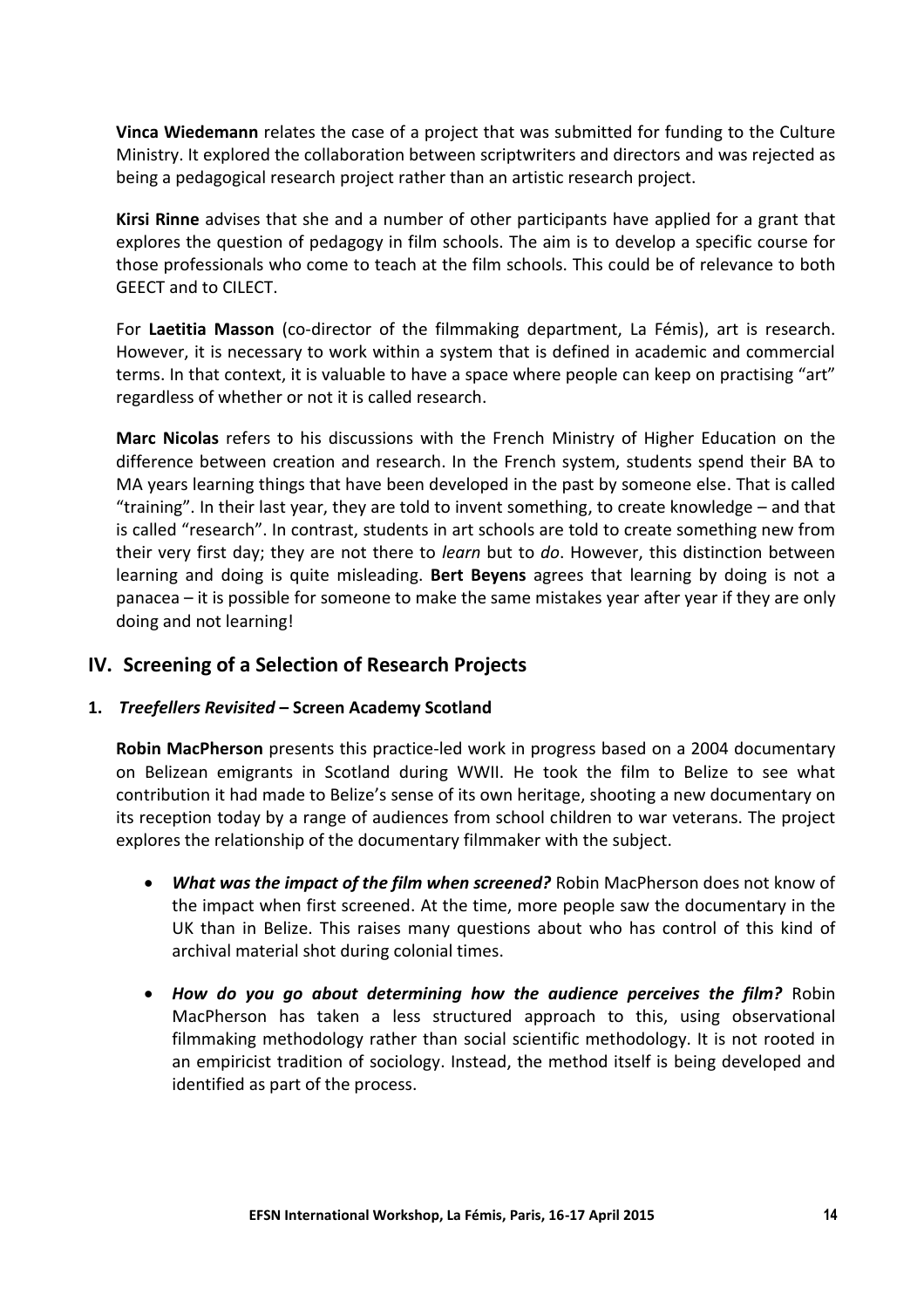*What will the output format be: a film or a written publication?* Both. Robin MacPherson will also experiment the use of social media in order to create a more interactive documentary form.

## **2.** *Transatlantic Hauntings, African Modernities* **– WITS School of Arts South Africa**

**Jyoti Mistry** presents the work in progress of 2 candidates registered in her school's PhD through creative research programme: Nduka Mntambo (*African Modernities*) and Kitso Lelliot (*Transatlantic Hauntings*). That programme is based on a theory/practice approach, which requires both a scholarly written submission and a creative project outcome. Students are asked to think about art practice as multifaceted *inquiry*. PhD candidates must have an academic and creative portfolio that provides a convincing case for practice-based research. At the same time, their research must be grounded in a conceptual inquiry that is informed by a clear theoretical framework.

The works presented explore aspects of cinematic language in the context of the African continent and its colonial past: identities, nationalities, gender. There has to be another way to tell stories than the one prescribed by the North.

- *Will both works be submitted for the students' doctorates?* The 2 films are works in progress, which were shot after 8 months of research.
- Are the installations that feature in the films those of other artists or the students' *own work?* Kitso Lelliot studied Fine Arts, and has moved to the school's film department for the purposes of her PhD. The installation filmed represents various iterations of her own work. Nduka Mntambo's piece draws on various films that were made about Johannesburg, using them as inter-textual references.
- *The 2 pieces were quite different but both were a type of audiovisual essay.* Nduka Mntambo's will probably end up as a film. Kitso Lelliot's work is more about fragmentary iterations of her images.
- *How do you envision "publishing" these works? Will the written component of the PhD be taken into account with the audiovisual component?* Nduka Mntambo's MA film stands as a film on its own right, and that will also be the case with the PhD work. The written components will also be published in their own right. The artists consider their careers as belonging to the 2 different spaces.
- *It requires great courage for a teacher to allow these 2 poets to work in such a manner. Jyoti Mistry and the WITS School should be congratulated on the fact that these 2 students will leave the school as artists*.

#### **3.** *Boxer* **– Zurich University of the Arts, Switzerland**

**Christian Iseli** presents several recent research projects carried out at the school: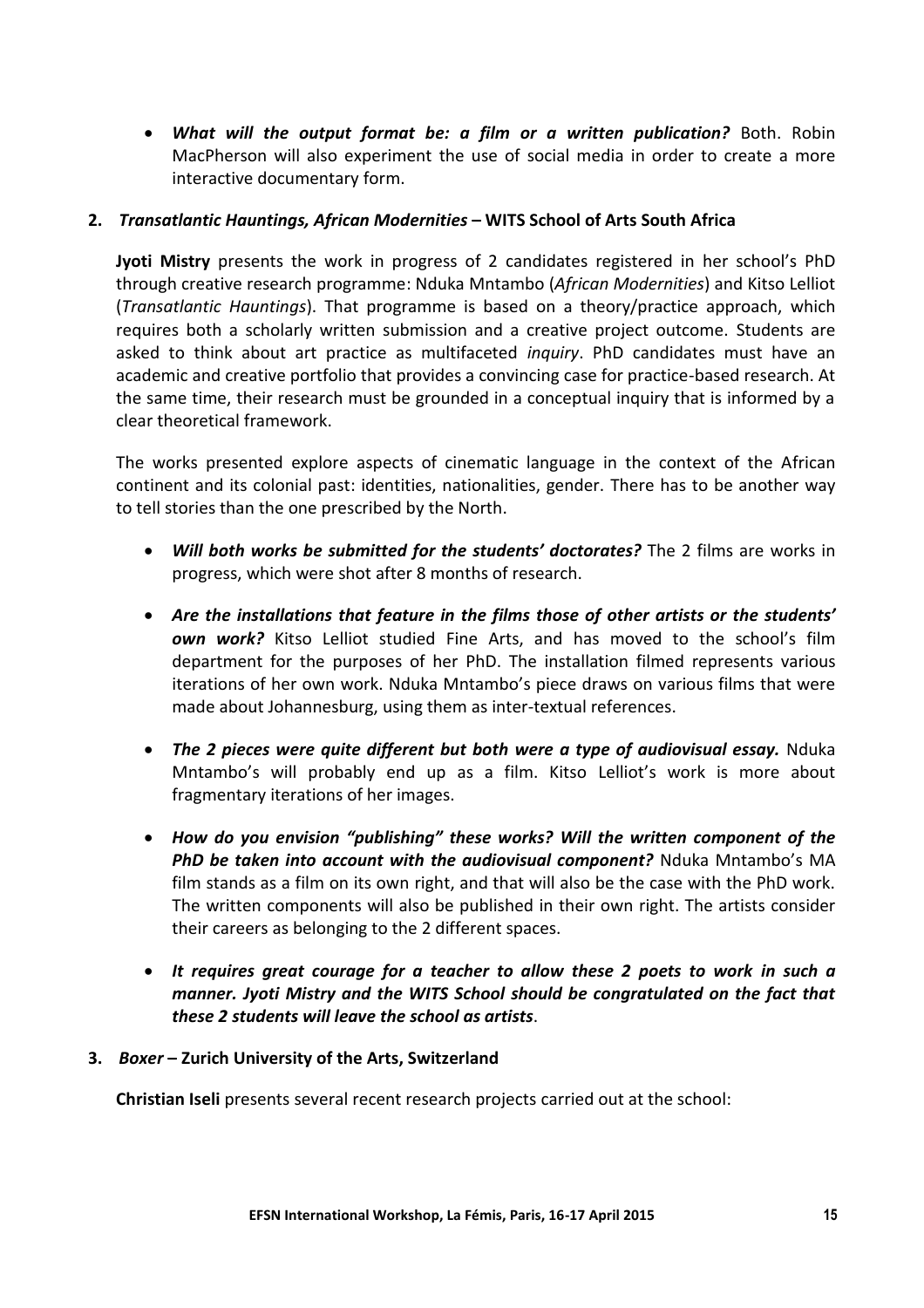- Analogue versus digital: the emotional impact of film recording formats on the audience.
- Digitised reality 4K and HFR: creative strategies for ultra-high resolution images and high frame rates.
- Digitised reality: new ways of telling stories with Auro-3D or Dolby Atmos.

High frame rate (HFR) is a technical parameter that helps improve film quality. At the same time, however, having a very sharp picture can mean that audiences are less involved in the story being told. The so-called uncanny valley effect occurs when using +60 frames/second. Test sequences were therefore shot at 24, 48 and 96 frames per second, and questionnaires and eye tracking techniques were used to measure audience reaction. The pilot film, Boxer, is currently in post-production and will be shown at 24, 48 and 96 frames per second speeds. An HFR conference will be held in June 2015, and will become part of the IMMERSION research project to be launched next year.

- *Both short films were edited in the same way but it may in fact be necessary to edit 96 frame films in a different manner.* Christian Iseli explains that the issue of editing will be explored in a second stage of the project.
- *The 96 frame film presumably requires a different approach to depth of field.* Christian Iseli agrees that operators will probably need to use a different lens when filming in 96 frames per second. Audiences could indeed be distracted by the fact that the background is so much clearer.
- *Presumably the 24 frame images were multiplied. Does that not exaggerate the problem?* Theoretically, it is exactly the same but this will have to be verified.
- *What was the reaction of the audience? The speaker preferred the 24 frame version and felt that the 96 frame version was more like HD TV. In his opinion, accuracy is not an aesthetic!* Christian Iseli advises that many viewers – in particular older viewers – prefer the 24 frame as it is what they are used to. However, not all the results have been analysed yet. People tend to prefer the 96 when looking at one shot only; for the whole film, they prefer the 24.

## **4.** *Filmographies : Pierre Lhomme* **– La Fémis, France**

Barbara Turquier presents an oral history archive-based project based on about 10-hour long interviews with leading figures from the French film industry.

 *Will this work become a film or a database?* Marc Nicolas explains that this project has been 10 years in the making. Its pedagogical aim is to contribute to the students' knowledge of their craft and industry, and provide an opportunity for dialogue with an experienced peer – the meeting between the students and the interviewee has been very powerful as a training sequence. It also fills gaps in France's cinema archives. The underlying concept is not to make a documentary but an archive. The films will be held by libraries for those doing historical research.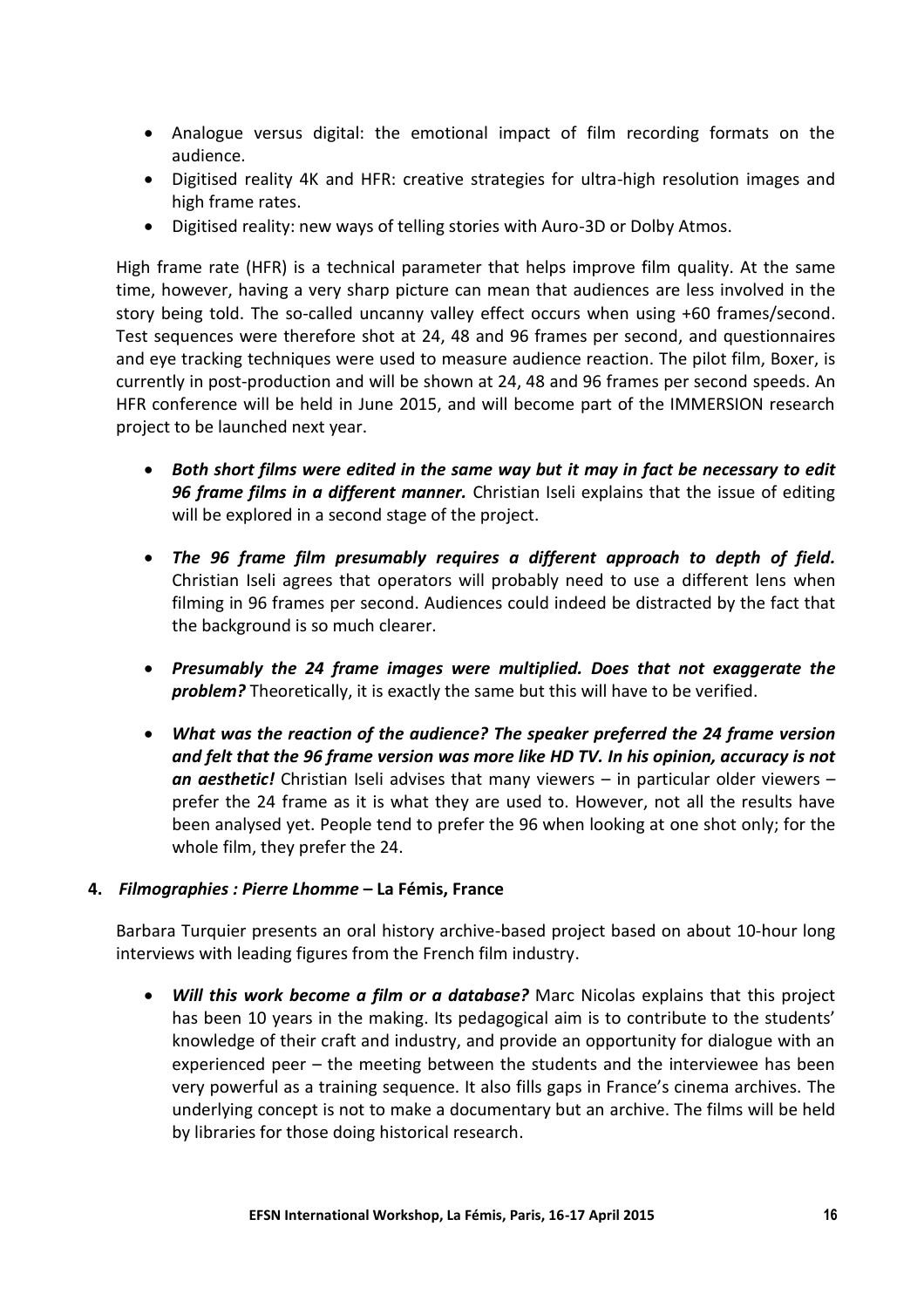- *Is the camera always positioned in the same place for the whole 10 hours?* Yes. However, the material is not at all boring because the interviewee's story is so fascinating.
- *Will the material be available on the Internet for public use?* The material will be provided to the French Cinémathèque for free public use. La Fémis will retain 100% of the rights.
- *Which students are involved in the project?* 6 second-year students are involved in the project. They were assisted by a historian who drives the preparation phase, which includes film screenings and research.
- *What type of editing is used?* The material undergoes a minimum of editing: it is simply separated into chapters.
- *Would you like to see this idea copied by other schools?* La Fémis would be extremely pleased to see that. The beauty of the concept is that 10 hours allows an in-depth exploration of the interviewee's work.
- *Will the material be indexed and/or sub-titled? The sub-titles could in fact be used for indexing purposes.* La Fémis will provide the material in chapters with a list of the themes addressed. It will be up to the Cinémathèque to tag or index the material. The version presented today was sub-titled but that will not necessarily be the case for all the works.

## **V. Session 3: Artistic Research in MA and PhD Degrees – A European Model?**

*This panel deals with degrees specifically designed around research, notably artistic or practice-based PhDs. How are the programmes built? What conceptions of artistic research are promoted? How to best train students, fund artistic projects, have their expertise recognised? What are the professional goals of these degrees? How has their recognition evolved?*

## **1. Case Study 1 – Mieke Bernink: The Master of Film Programme at the Netherlands Film Academy**

The Netherlands Film Academy is part of a School of the Arts but not of a university. The MA programme has been developed over the past 5 years, and is not necessarily a follow-on to a completed BA degree. It is a 2-year course, with an intake of 10-12 students per year. It is international – conducted in English – and multidisciplinary. It is neither skills-driven nor production-driven, but provides candidates with a valuable time for reflection. The mission of the course is to contribute to the development of cinema by providing a context in which young filmmakers can develop their own craft through artistic research. Research is in fact the essence or centrepiece of the course.

While it is multidisciplinary, the course has primarily attracted directors, editors, and camera operators. The course has extended both the concept of traditional film research and the concept of academic research. No specific methodology has been established, and it is up to the students to develop their own hypotheses and methodology.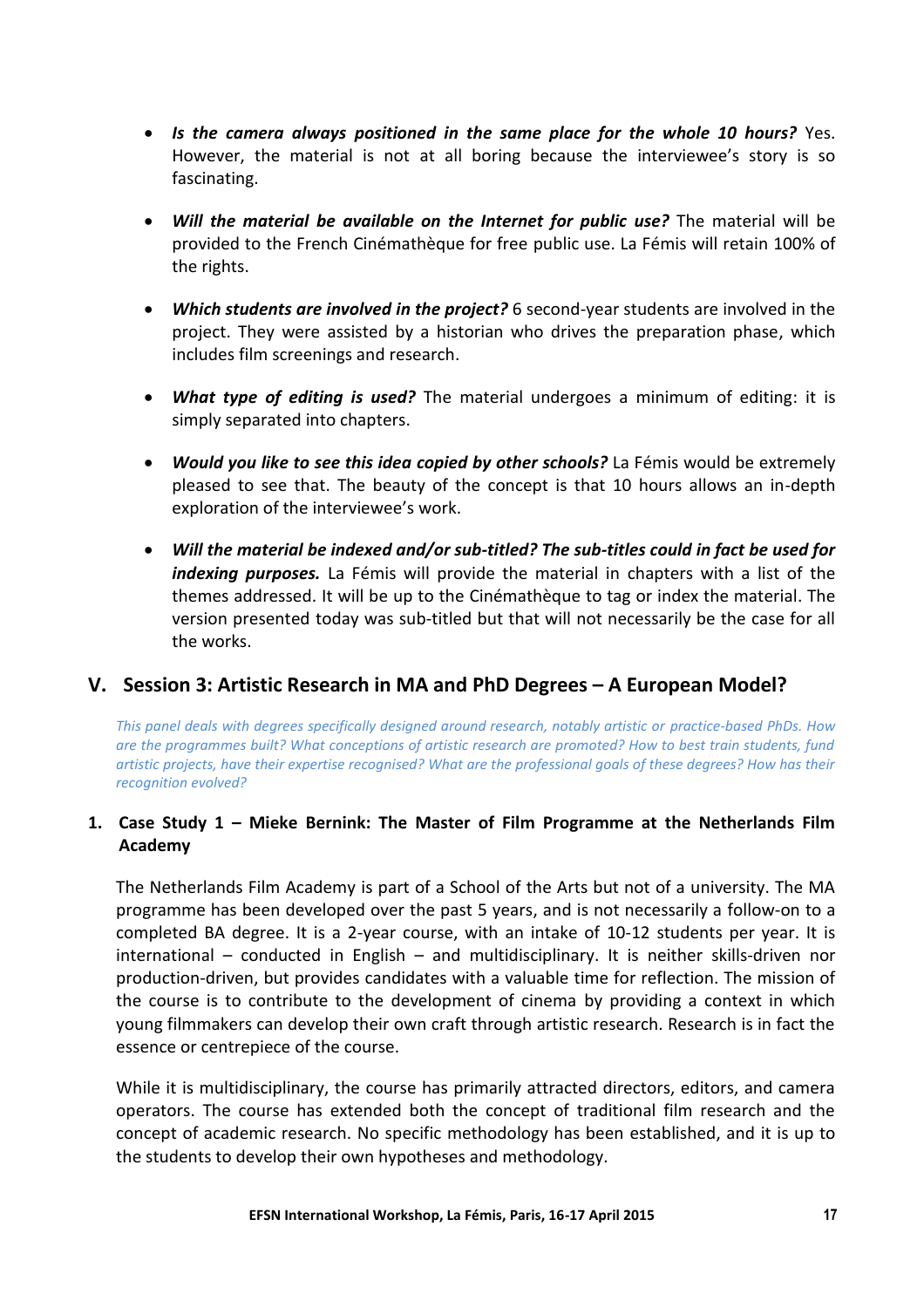Artistic research is an essentially creative process in which practice and reflection – doing and thinking – are intrinsically related. It is process-driven based on an endless series of detours. As such, the work is assessed in terms of the *process* rather than the *outcome*. It is the filmmaker's own development that is central to the process. Creating a framework for the students to develop their own identity is therefore more important than the actual project outcome.

The course is structured in 4 semesters over 2 years, based on the following themes.

- Subjective identity and positioning
- Process and methodology
- Exploration and experimentation
- Conceptualisation and communication.

In terms of the underlying educational principles, students are responsible for their own development. The course involves workshops, seminars, artists in residence, lecture series, and so on, in particular in the first year. In the second year, the students work on their research/projects; they can seek skills training at other institutions or they can invite guest teachers to their own workshops. Peer learning is their most decisive development tool.

There are no restrictions whatsoever on the outcomes: films (fiction, documentary, long, short), installations, web based projects, live performances, books, etc. One project, for example, involved a virtual museum for sent and unsent emails. Many students end with a proposal for a film or a project, and the school attempts to link them to a producer. All projects have to be presented at the National Film Museum, together with the research (in some form or other). More and more students are making essay films, which appear to be the most suitable format for integrating their research into the project. This is preferable to having the project and the reflection on the project as separate and distinct stages.

Two examples of work by MA students are provided. First, a relatively well-established Indonesian filmmaker who worked on the relationship between colonialism and eroticism. He shot a porn film, which led him to explore the use of analogue film, and created a "dinner" performance/installation. He ended with a proposal for a feature length film that is now in the process of being made. Second, an Italian theatre maker who worked (a) on formal research regarding the connections between theatre and film, and (b) on the gestural aspect of work. Her work in progress has already been taken up in festivals and even received prizes.

The MA involves very individual based research, with filmmakers making more complex and interesting works than they would otherwise have done.

**Discussion. Robin MacPherson** notes that it is the *process* that is assessed. Does that mean that the student could in fact make nothing at all? **Mieke Bernink** explains that 1 formal assessment is made in each semester: the students explain where they are in the process, what they have you done, the questions they are exploring. They do this through a presentation, a paper or an essay film, for example. At the end of the second semester, the outcome assessed is their plan for Year 2. At the end of the final semester, the project itself is assessed by a committee that includes external assessors.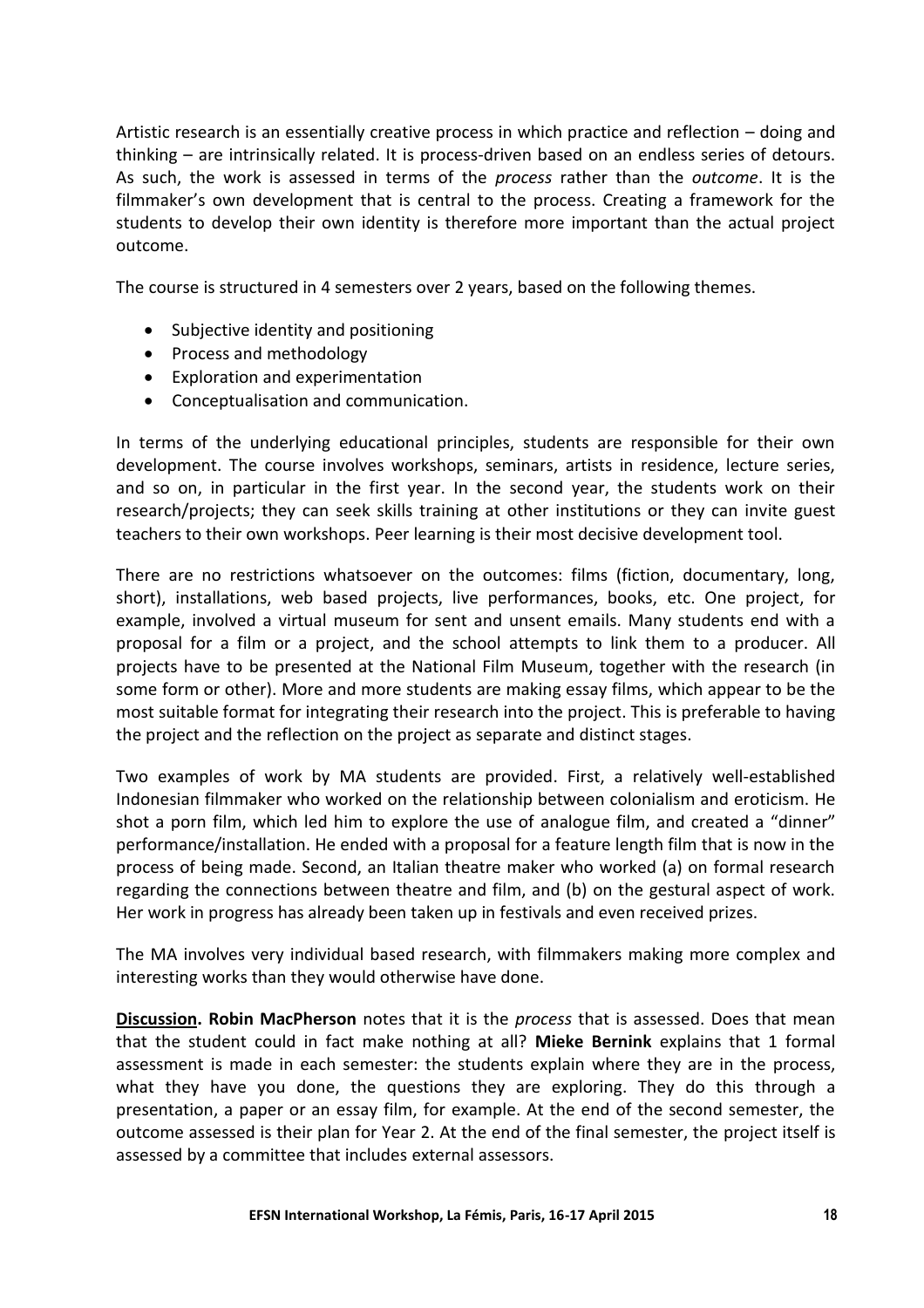**Rolf Hugues** asks whether the students also work on each other's projects. Mieke Bernink explains that students are able to do as they like. They can also choose to work with people from outside the school.

In response to a question from Bert Beyens, **Mieke Bernink** explains that it is the students' responsibility to widen their networks and find their own mentors.

**Bert Beyens** explains that he was present when the course was launched 5 year ago. He is amazed by the progress that has been made in that time.

**Marc Nicolas** asks for further details of the workshops that take place. **Mieke Bernink** explains that, in Semester 1, the students map out their past work and their future work. Semester 2 begins with an in-depth seminar on the workshops, which are up to 1 week long and include writing workshops, academic workshops on research, etc. No actual workshops are held in Semesters 3 and 4. Most of the teachers do not come from film – they are visual artists, dramaturgists, or writers. Similarly, most do not have an academic research background.

**Coral Houtman** is impressed by the candidates who are willing to take the risk of giving up 2 years of their lives for the MA degree. **Mieke Bernink** advises that the school receives about 80 applications from all over the world. Successful candidates are selected on the basis of their earlier work (CVs), and their research and project proposal (although it is assumed that the project will change over the 2 year period). Candidates are either genuinely interested in undertaking artistic research, or they have come to the end of a current cycle of work and feel they need to take the time to re-position themselves. They are looking for a "life-changing event".

**Pavel Jech** asks what it would take to fail the programme. **Mieke Bernink** explains that students have indeed been failed if they do not make sufficient progress or if they are unable to conceptualise or talk about their work.

In response to a question from **Marc Nicolas**, **Mieke Bernink** explains that about 30 students have graduated to date. Approximately half of the projects were films, with slightly more documentary (60%) than fiction (40%). It is too early to say whether graduates will primarily end up as filmmakers or as visual artists. Generally speaking, those who come from a visual arts background go back to the visual arts, and those who come from film tend to return to film.

**Tinna Joné** asks how peer learning is encouraged. **Mieke Bernink** advises that this occurs naturally. The programme begins with a 3-day boat trip, which is an excellent way of bringing the students together. They also have to participate in an acting/directing workshop. Finally, the students have to make many presentations, which are the subject of collective feedback.

**Michèle Bergot** asks whether the school keeps a trace of their work. **Mieke Bernink** explains that the students have to provide the school with a copy of the end result of their work. They do, however, retain the rights to any work produced – essentially because the school did not want the additional burden of administrating the film rights.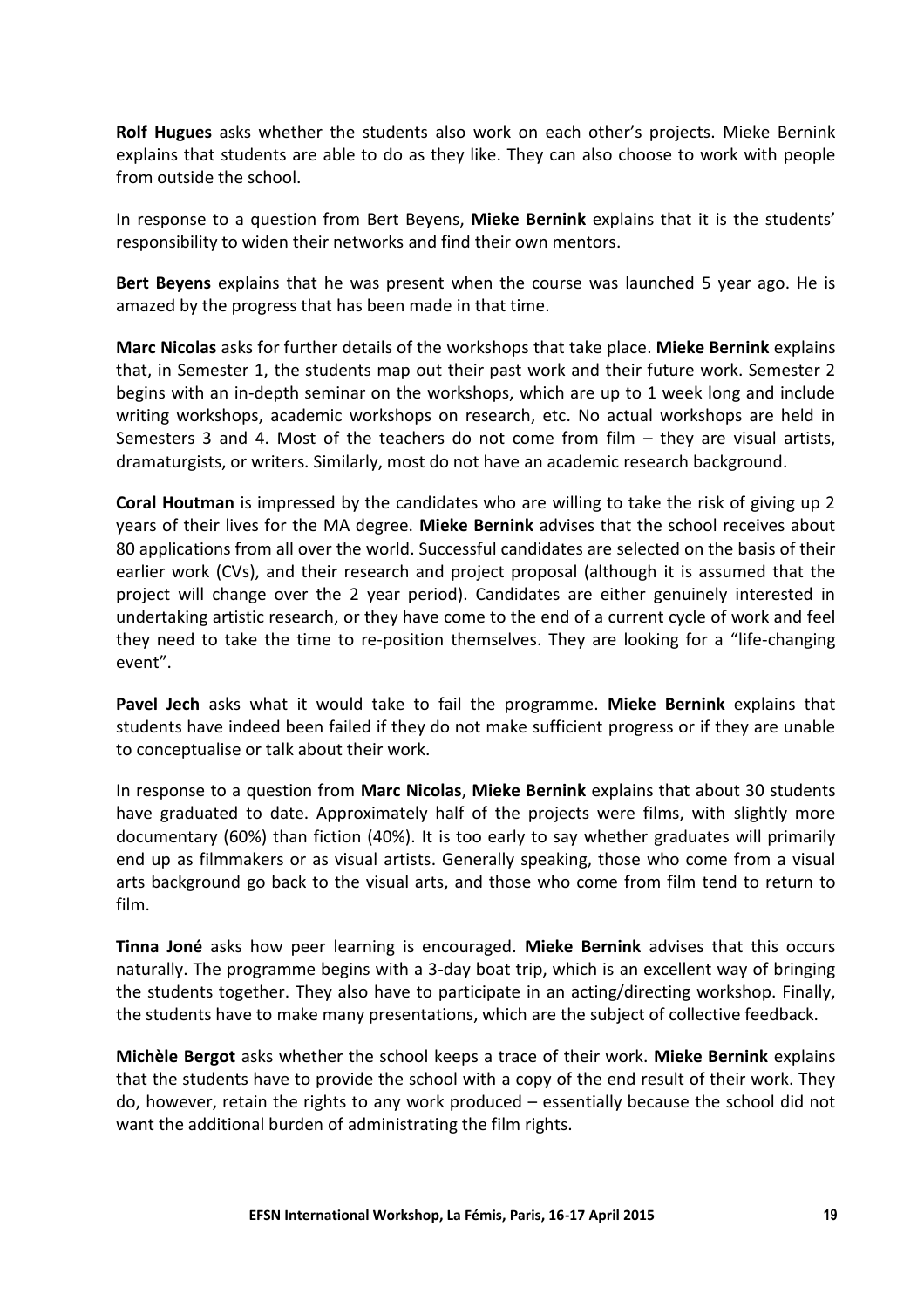**Pavel Jech** notes that the programme is quite different from the usual film school programmes. **Mieke Bernink** agrees. The school had to choose between its mission as a cultural institution and its mission as an educational institution; it chose the former.

In response to a question from **Dana Whitco**, **Mieke Bernink** explains that the fundamental ideas were present at the start of the process but it took at least 3 years to get the programme into its current form. The students actually helped develop the programme and make it what it is today.

**Jan Nåls** asks whether it would be possible for 2 students to work on and be evaluated on the same project. **Mieke Bernink** advises that this has not yet occurred but the school would be very open to such a concept. To date, students have helped on each other's projects but they are evaluated on their own project only.

#### **2. Case Study 2 – Fredrik Graver: PhD Level Degrees at the Norwegian Film School**

**Fredrik Graver** focuses on PhD level research at the Norwegian Film School. The school is part of the national programme for artistic research in Norway, which provides a central funding source for all such research. The school has a 3-year BFA programme, a PhD programme, and also provides funding for a senior research programme (3 such projects are currently underway). It is about to launch a production-based MFA programme.

Artistic research emerged in Norway in the mid-1990s, with its own status within the overall research framework. When launched, funding was provided for 6 fellows from all the different arts institutions. The Film School has now had 3 fellows complete their projects: 2 screenwriters and 1 director. The programme does not confer formal PhD status: the school has been pushing for a status of Doctor of Fine Arts, but the majority of schools are pushing for PhD status.

7-8 new candidates enter the 3-year programme each year, some funded under the national programme and others by the schools themselves. Candidates are also free to seek additional funding from outside the programme. 2 mandatory courses per year bring all fellows from the different disciplines together for several days at a time. Once a year, the fellows, their institutions, and their supervisors are also brought together.

The National Advisory Board is currently exploring the definition of artistic research, which is today defined as "artistic production combined with critical reflection". The key to artistic research is "critical reflection". However, the candidates do also have to produce art – the most important part of their application is the work of art they intend to produce, which has to be publicly viewed at some point. The fellows can teach for up to 40 days in the course of the 3 years, but there is no obligation to do so. An additional fourth year can be added to the course, in which the fellows dedicate 25% of their time to teaching.

Most applicants tend to be screenwriters who see this as an excellent opportunity to be paid for 3 years while they write their screenplays! Last year, a cinematographer was selected, and it is hoped that candidates will be received from production design and sound. This is an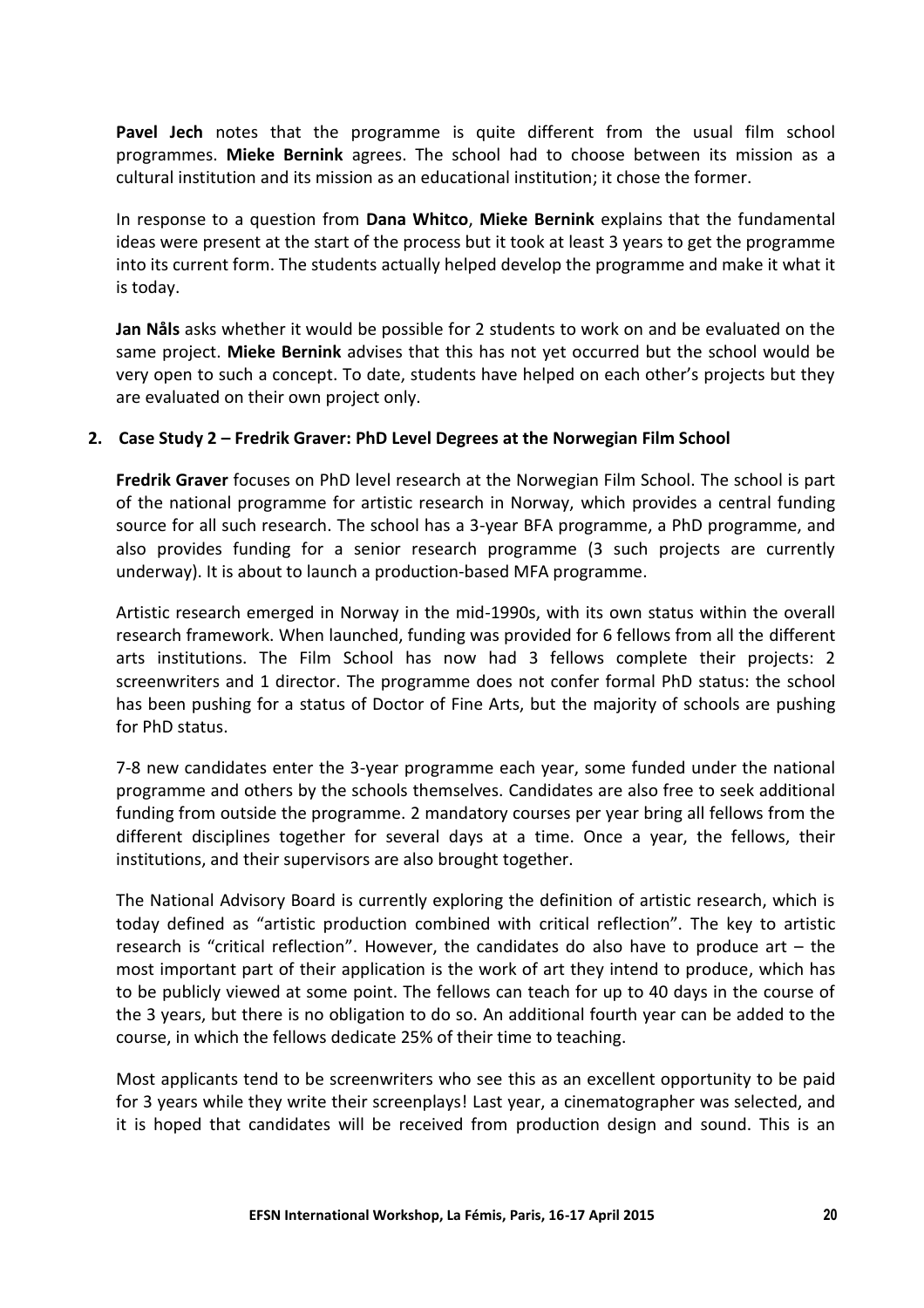international programme that is conducted in English. Half of the candidates come from outside Scandinavia.

Two examples are provided of work undertaken. First, a Norwegian director, Trygve Allister Diesen. His project, *Swimming with Sharks*, explored the way in which a creative director can maintain his or her vision in a commercial environment – in this case, while working on a TV series and a film. He made a video diary of the process, based on a daily log, and he interviewed other directors facing similar challenges, as well as producers and cinematographers. His work took the form of a 45-minute film. The main criticism he faced was that the reflection on his work occurred in the editing of his video journal, but this did not come across in the final work. He therefore wrote a short essay after the fact to set out and explain his reflection process. His project took 5.5 years instead of 3, and this extension of the allotted time has occurred in other cases as well.

Second, a cinematographer, Cecilie Semec, who has worked extensively in feature film with innovative Norwegian directors. She has also worked with visual artists and fashion houses. Her project, *The Modern Film Image*, prompted extensive discussion on the meaning of the term "modern". Her artistic project is based on (a) her work with a controversial Norwegian director, and (b) her work with a visual artist. In parallel, she is working on the dialogue on aesthetics that occurs between cinematographers and directors. She also presents master classes.

With respect to critical reflection, the school has developed the concept of the "statement of intent" throughout all its programmes. Students start working on this from Day 1, with extensive discussion and feedback on their statements.

**Discussion. Robin MacPherson** asks whether the school is open to any form of reflection. Is there a mandatory written component? **Fredrik Graver** explains that the school is open to whatever makes sense for the fellow. If they are comfortable with writing, they can present their reflection in the form of writing. **Pavel Jech** adds that he was on the Committee that assessed Trygve Allister Diesen's work. The project was of interest and it posed a legitimate question. However, the Committee had an issue with his film essay, which was very entertaining but did not demonstrate his reflective work. He was therefore asked to write a piece about that reflective process.

**Coral Houtman** raises the question of the research *context*. The professional artistic practice of being a filmmaker is quite different from a discipline such as film studies. It is only in the latter that a well-established form of reflection exists. **Mieke Bernink** agrees. That is why students at the Norwegian Film Academy are required to chart their own territory, looking around what may already been written or done in the area. The ultimate test is what comes out at the end. The prerogative of the artist is to *abuse* theory – they are not philosophers and they cannot be expected to present their work in the way that philosophers do. Of course, there are some exceptions – individuals who are both great philosophers and great artists. **Fredrik Graver** adds that, for the Norway Film School, the key is for the artist to do this from his or her own perspective.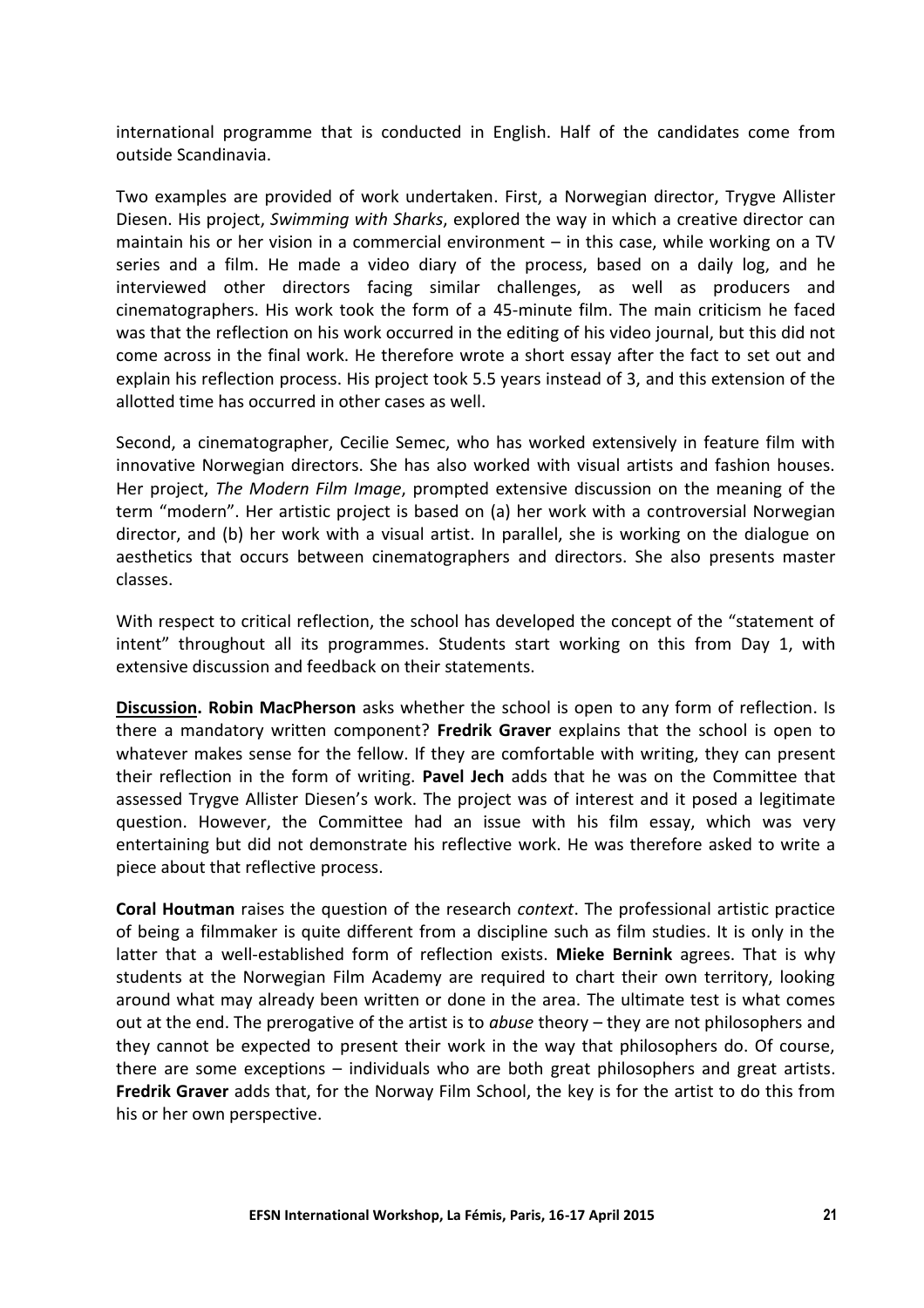**Robin MacPherson** does not agree that practitioners have an obligation to try and synthesise an existing body of knowledge in the theoretical space. That body of theory is not necessarily required to form the development of a critical self-reflective practice. Bridges can be built between the two, but a student cannot be penalised for not taking that theory into account when developing a practice-based, reflective project.

**Rolf Hugues** agrees that theory can be "played" with as any other material. However, this raises the question of the difference between reflection and *critical* reflection. There is a danger that the work itself will be domesticated: it will be considered as enigmatic and mysterious in itself, and requiring a second stage of critical reflection if it is to be understood. Critical reflection always seems to be geared to the past; it looks backwards rather than forwards into speculative utopias, for example. How are the Norwegian programmes evaluated by the funders? **Fredrik Graver** explains that the government is interested in numbers rather than content. For example, it wants to know how many candidates complete within their 3-year allotted time. The programme has been reasonably successful in recruiting national and international supervisors, peer reviewers and final adjudication committees. Its level of internationalisation is in fact much greater than for other doctoral programmes in Norway. As result, the programme for artistic research is very well considered by the government and is conducted with relative freedom.

**Hilde d'Haeyere** is interested in the concept of *integrating* the reflection into the works themselves. She was struck by the amount of text that was included in the works from the WITS School of Arts that were presented yesterday. **Jyoti Mistry** highlights an exercise undertaken by the students. If indeed cinema has its own grammar or syntax, are students able to critique a film using only that grammar of the images? In the exercise, students prepared a 3-minute film to critique a Tarantino film using the film itself. They were able to show that this was possible, but it requires considerable imagination.

**Robin MacPherson** notes that such issues were already extensively explored in the 1970s by people such as Peter Wollen or Noel Burch. For **Jyoti Mistry**, this is not a case of reinventing the wheel. Wollen's work, for example, is greatly concerned with language: if cinema is a language, can it be divorced from the Saussurean understanding of language? **Bert Beyens** adds that both Peter Wollen and Noel Burch have distanced themselves from their work in the 1970s. Since then, it would seem that this sensitivity to explore has disappeared from the film world today, and has been relegated to the museum. Similarly, film schools have become "industry formatted" and that has narrowed down the perspectives that are taken.

For **Mieke Bernink**, it is crucial for young filmmakers to do this research themselves, even if they could be considered as reinventing the 1970s. **Robin MacPherson** is also in favour of practitioners exploring such issues for their own development. However, this cannot be considered as extending a field of knowledge, which is the very definition of a PhD.

**Arne Bro** asks whether film is a commodity or a language. If it is a language, then artists need to explore and discuss that language. **Jyoti Mistry** refers to William Kentridge, who describes his work as "stone-age filmmaking". The notion of an advance implies that evolution is about a hierarchy of development. What is of interest is the way that students are reinterpreting knowledge systems that were expressed and articulated in a way that was specific to the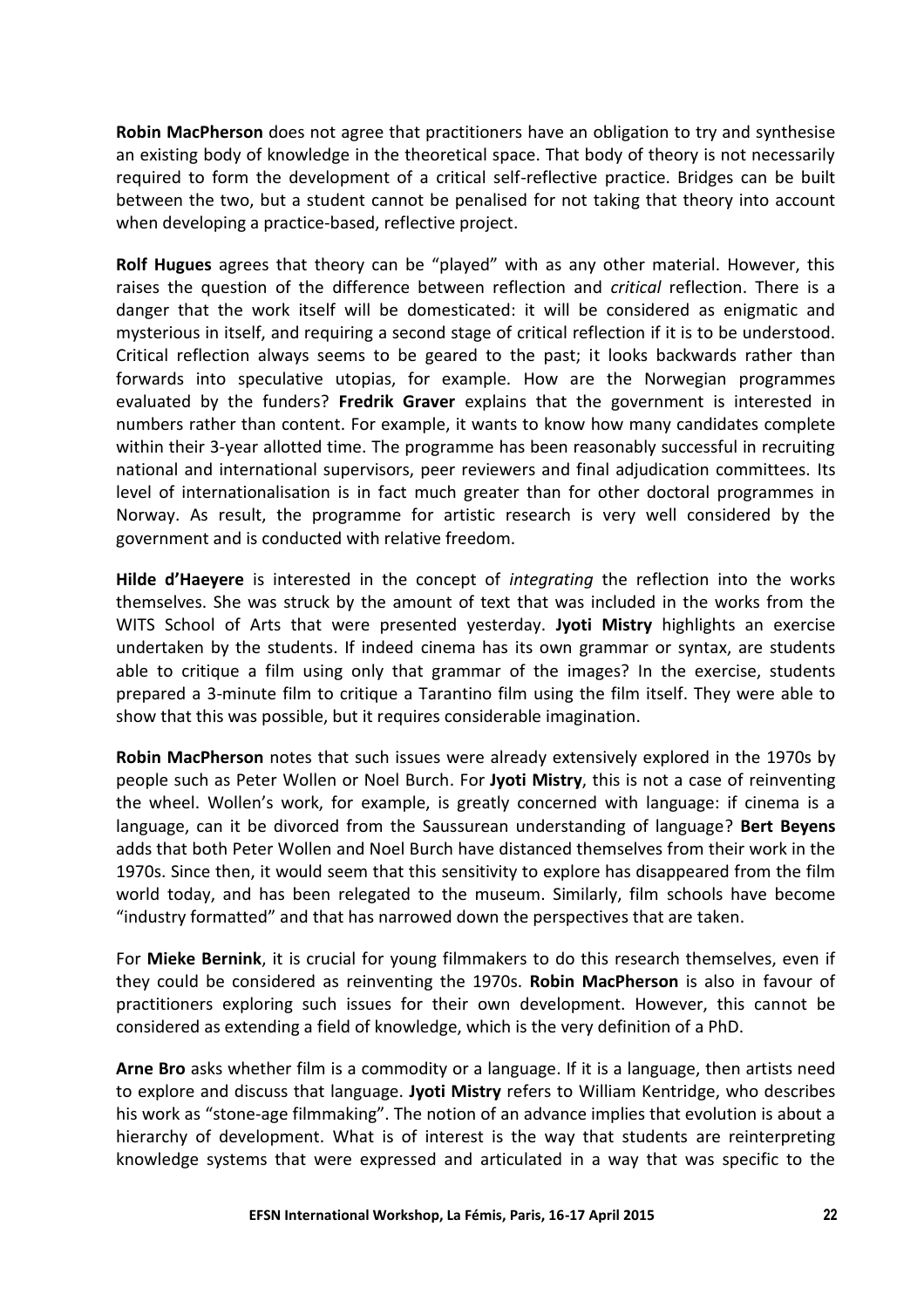historical and political context of the 1970s. They may be asking the same questions today but they are doing so in a way that is inflected by a different set of circumstances.

## **3. Case Study 3 – Nadeije Laneyrie-Dagen: "SACRe" Doctoral Programme, PSL University**

**Marc Nicolas** introduces this topic by explaining that the French higher education system has been undergoing a *Big Bang* for the past 8 years. All universities and higher education institutions have been divided up into groups. La Fémis is therefore now part of one such group – the PSL Research University – together with 4 other Paris arts schools and the Ecole Normale Supérieure (an academic institution spanning the sciences and the humanities). The group has established an experimental artistic research PhD that is called SACRe (Sciences, Arts, Creation and Research).

**Nadeije Laneyrie-Dagen**, an art historian and professor at Ecole Normale Supérieure, presents the SACRe practice-based doctorate that aims to bring together PhD students practising different visual arts (drama, acting, design, music composing, filmmaking). The programme was established 3 years ago and is an experiment in proximity between the disciplines. It aims to obtain recognition as a genuine research-based PhD and not as a professional or specialised degree. All of the schools involved already had a prestigious MA programme and were reluctant to merge. However, they also understood the importance of participating in an internationally recognised PhD programme.

Today, the programme comprises 31 students – 25 practising artists and 6 theoreticians whose more academic dissertation deals with the arts. Students receive a monthly salary over the 3 year course. They are selected on the basis of (a) their artistic or academic excellence, (b) their desire to embark on a long-term project with a coherent subject, and (c) their ability to dialogue with students from other disciplines.

The SACRe students from La Fémis have explored subjects such as stereoscoping or the art of memory. This is not an artist's residency, although the students do spend a significant amount of time on their artwork. They also attend seminars and workshops, and reflect on and react to topics presented. Students and theoreticians work together, and also organise their own workshops. In the future, a system of *doctorials* will be set up – 2 day meetings between SACRe students and other PhD students. Students are also encouraged to travel abroad as part of their research projects.

The body of the PhD consists of the artistic work, which is shown publicly (an exhibition, a screening, a performance, etc.), and the "portfolio" – a mandatory written text that addresses question such as artistic and philosophical references, methodologies and tools used, and the results obtained. How did the 3-year period change the candidate's practice and approach? The SACRe PhD must be defended before a jury that includes 3 artists and 3 academics. The written thesis is but one component of the jury's evaluation process that is based on the following criteria: the overall quality of the artistic work, the significance of the work from the perspective of the research theme, the coherency and quality of the written portfolio, and the coherency and quality of the overall defence.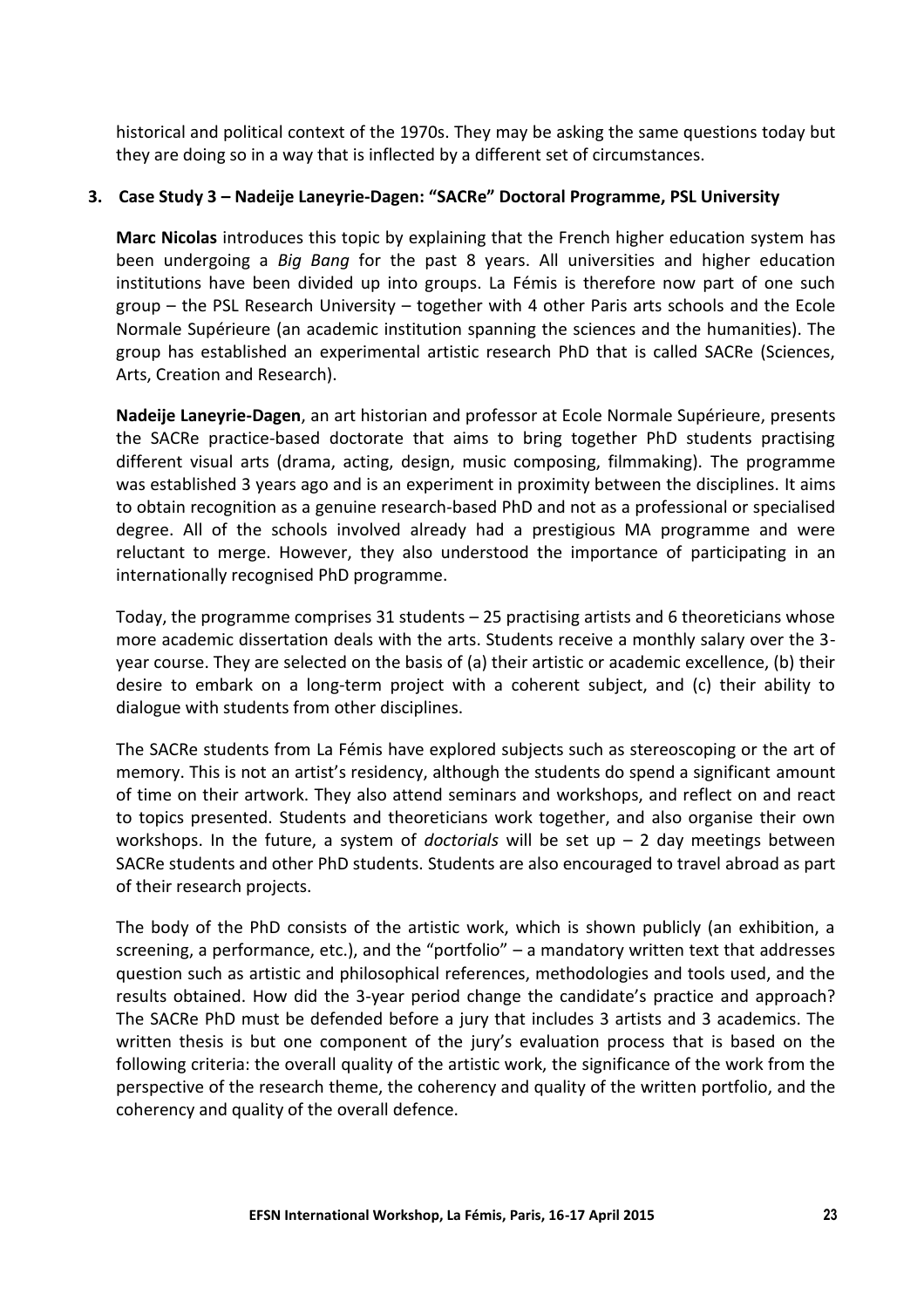**Discussion. Linda Sternö** refers to a joint PhD programme established at the Valand Academy, which has attracted more applicants from the visual arts than from filmmaking. This may be the result of the fact that photo and fine arts practitioners tend to be much more theoretically based in contrast to filmmakers who tend to be practitioners. Is that also the experience of the SACRe programme? **Barbara Turquier** explains that 1 or 2 grants are made *per school* so that the numbers remain quite balanced between the different disciplines. However, La Fémis tends to receive many applications from visual arts candidates, and it may be that these applicants should be going through the applied arts or fine arts schools.

**Kirsi Rinne** asks whether both artistic and theoretical supervisors are involved in the evaluation. If so, how is consistency achieved? **Nadeije Laneyrie-Dagen** explains that every student has both an academic supervisor (a *HDR*) and an artistic supervisor, and it can indeed be challenging to reconcile the two. **Marc Nicolas** adds that, as La Fémis does not have academic teachers, Giusy Pisano from the ENS Louis Lumière film school was appointed as a SACRe supervisor. **Giusy Pisano** explains that coordinating the 2 supervisors is a complex process. Ideally, the academic supervisor should have a certain artistic sensibility and should have some experience of working with artists.

For **Kirsi Rinne**, it is very important for the academic supervisor to have an interest in and understanding of what is involved in artistic research. **Nadeije Laneyrie-Dagen** agrees. It is hoped that the current SACRe PhD students will become professors themselves and will be ideally placed to act as academic supervisors in the future. **Barbara Turquier** adds that students are required to articulate their practice in a way that can be clearly understood and communicated. They may not always be used to working in that way.

**Pavel Jech** asks whether there has been much cooperation between the different disciplines. **Nadeije Laneyrie-Dagen** explains that students were strongly encouraged to cooperate in the first year. However, they ended up working so much together that they neglected their individual theses. It is therefore necessary to find the right balance.

In response to a question from a participant, **Barbara Turquier** explains that students are required to present their work each year. At this stage, funding is not being withdrawn if those presentations are not satisfactory. **Marc Nicolas** adds that French PhDs *on* art generally take 5- 7 years, during which time the candidates do not receive a monthly salary. I contrast, scientific PhDs take 3 years, and candidates receive a monthly salary. The SACRe system therefore created something entirely new: not only is a piece of art produced as part of the PhD, but the candidates are paid a monthly salary for the 3-year period. All of this is therefore still quite experimental.

**Rolf Hugues** quotes from the PSL website: the ambition is "to transform French scientific excellence into a force for technological innovation", and "to foster innovation, stimulate business creation, and support SMEs". How do artists fit into those ambitions? **Marc Nicolas** explains that PSL is made up of hard sciences (70%) and humanities (30%), and the website was clearly written with a view to obtain funding. Nevertheless, the artists involved are not considered as a second-rate minority in the overall scheme. On the contrary, the participating scientists are genuinely interested in working with artists. **Rolf Hugues** refers to the example of the Stockholm School of Entrepreneurship, which brings together many different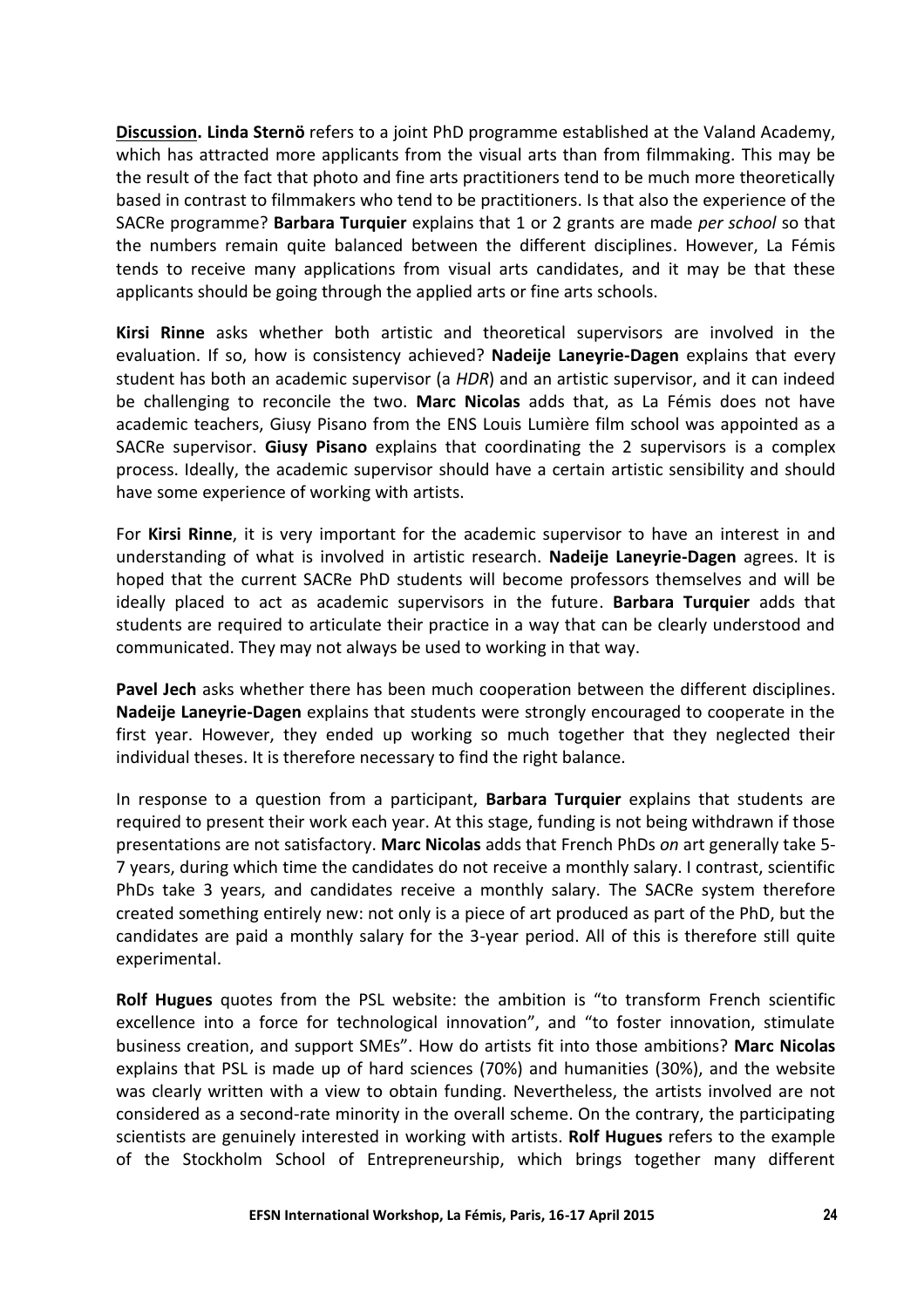disciplines. This has led to extremely innovative ways of thinking and to the creation of pools of post-disciplinary research.

**Nadeije Laneyrie-Dagen** notes that, paradoxically, the main opposition comes from certain artists. The Fine Arts School, for example, is not convinced that it needs to enter the academic realm. **Marc Nicolas** adds that this issue results from the historical separation between artists and academics in France; it may not be relevant to other countries, even within Europe. In parallel, it is necessary to note the political separation that exists between the French Ministry of Culture and the French Ministry of Higher Education. All of this leads to a situation where educators consider their role as making people know and understand, while the role of the artist is to make people love art. For **Rolf Hugues**, the two can be reconciled by remembering that the principles of fascination and curiosity apply to both.

## **VI. Session 4: The Uses of Research**

In a context where research increasingly needs to justify its relevance, both economically and socially, and to be evaluated in multiple ways, how can we meaningfully approach some of the "uses" of research in film schools? This panel explores how research involving the arts can yield results that have scientific, artistic, social or economic relevance outside of traditional outlets.

#### **1. Case Study 1 – Manuel José Damásio: Disseminating Research in Film and Media Arts**

**Manuel José Damásio** presents a proposal for an international online journal of film and media arts. The idea emerged from a benchmarking exercise of all the journals that exist in the area of research and film. In addition, there is an increasingly strong pressure for researchers to produce research outcomes that have an impact on society and that can be disseminated, notably through publishing. In many countries in fact, accreditation of degrees is completely dependent on publication indexes. That is an issue for arts education as there are very few journals available, and there is no real tradition of teachers publishing or of their participation in collective work. Collaboration is at the heart of what GEECT represents, and publishing is a key venue for collaboration.

When considering publication in scientific terms, a number of issues have to be addressed: IF (impact factor), H, or the identity of the top journals. In that context, it is worth nothing that there are *no* film-related journals in the Top 10 journals in the communications area. The first journal that appears with any relevance is an animation journal. A number of journals cross the field of the arts, notably *New Media & Society* (which is highly regarded and has a strong impact factor) and *Convergence*.

It therefore became apparent that there was room for the launch of new research publications that would focus not on critical reflection on film but on film as a media art. In that way, it would open up a space for the international publication of both written results and audiovisual pieces, in the form of an *online* journal.

The idea of the International Journal of Film and Media Arts therefore emerged, the first issue of which is currently in preparation. It will be an online journal, and will focus on projects that have been developed within research efforts. It will be strictly academic-focused, and will therefore be indexed in SCOPUS and the Latin Index. It will be an open access journal. Articles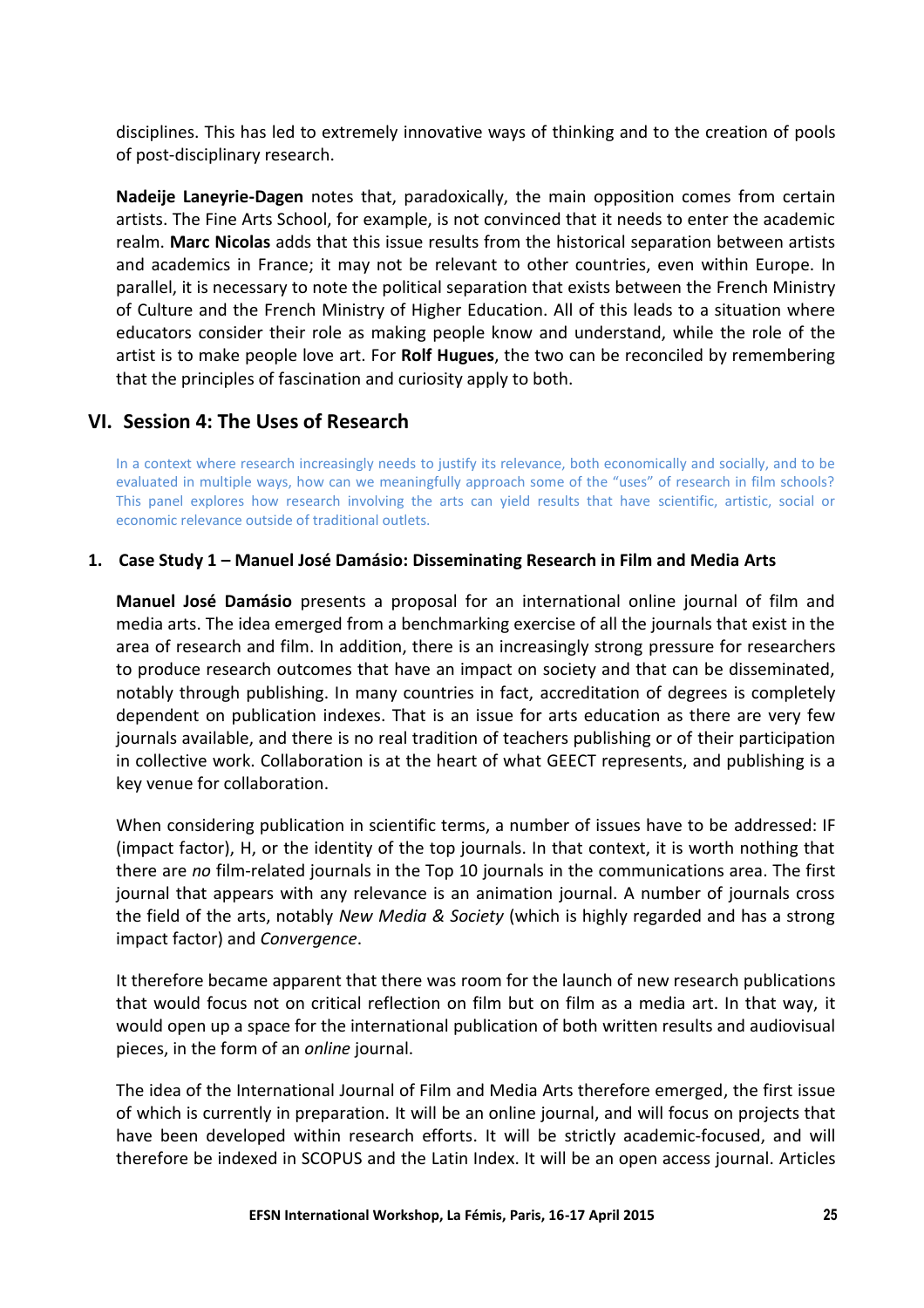will be selected according to a high standard peer review process. The aim is to have a fast turnaround, with a large board of reviewers available. There will be 2 issues per year (a minimum requirement for international indexation), and the first issue – dedicated to documentary animation – will be published on 1 October 2015. It will also include a special section on Portuguese produced animation.

**Discussion**. **Mieke Bernink** refers to an online Journal on Artistic Research (JAR), which also publishes visual work. Manuel José Damásio notes that there are a number of such journals on artistic research, in particular in the US, but none are specifically focused on film. **Rolf Hugues** explains that JAR was set up by artists for artists. It has created an online publishing platform that is peer reviewed. The peer reviews are published as well as the works themselves. It explores more flexible strategies for the distribution by artists of moving image, still image, text, and sound. It can also be a useful teaching device.

**Kirsi Rinne** advises that the Journal of Screenwriting publishes both academic and practicebased research results. It is published by Intellect Inc., which also produces journals on many other topics such as animation, adaptations, etc.

**Barbara Turquier** notes that the peer review system is based on the academic research model. How will that be adapted to artistic research? Who are the relevant peers? Manuel José Damásio advises that the peer review model has been imported into the evaluation of the pieces, and both the piece and the peer review will be published. Rolf Hugues adds that the peer review is a dialogue that takes place over time. The reviewer's role is closer to that of a critical friend or supervisor.

In response to a question from **Barbara Turquier**, **Manuel José Damásio** advises that the Journal will target a scholarly audience.

**Javier Olarte** asks for details of the Journal's ranking. **Manuel José Damásio** explains that journals are indexed according to their ratings on SCOPUS, for example. It is not necessary to be owned by a publishing house or to be present on any particular database. It is, however, necessary to work in a very professional manner. There is no system for the ranking of journals in Portugal or Spain, as is the case in Brazil. Europe will probably move towards the same metrics that are used in the US. It should also be remembered that there is potential even when publishing in languages other than English. Manuel José Damásio has a good age index, for example, because he has published in Mandarin.

In response to a question from **Barbara Turquier**, **Manuel José Damásio** advises that the Journal is currently inviting individuals to become members of its Editorial Board. The fact that this is an online publication significantly reduces the costs involved, as does the use of an open source platform.

**Arne Bro** refers to his experience as a journal editor. His aim was to get artists to write about their art themselves, which can be quite a challenge. He therefore believes that an important role of a film school is to facilitate the articulation of the artist's knowledge in a form that can be understood and disseminated. For **Coral Houtman**, the use of the interview is perfectly adapted to that. **Manuel José Damásio** points to the potential to experiment different ways of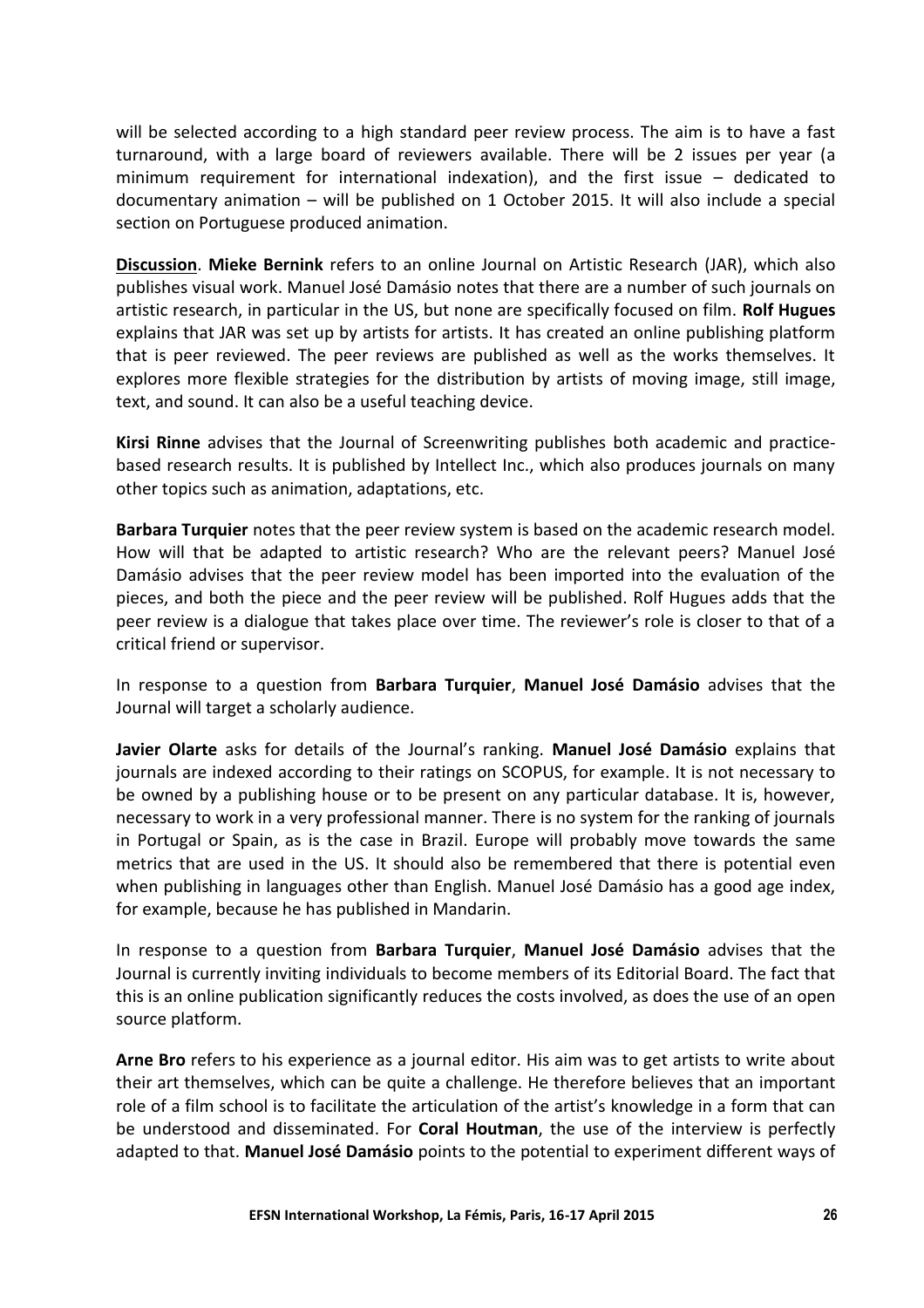doing this, especially when using an online format. For the past 10 years, he has been working with an online platform that combines interviews with more in-depth articles on the concepts under discussion.

In response to a question from **Lewis Paul**, **Manuel José Damásio** explains that there is a need to explore the uses of metadata related to film production. There are only 2 European projects dealing with that issue, but neither has any relation to research or training.

**Lewis Paul** asks whether the Journal's future topics have already been chosen. **Manuel José Damásio** advises that the list of topics for the next 2 years have already been selected: documentary animation, visual effects, sound, and film and architecture.

## **2. Case Study 2 – Michael Wedel: Immersive media and film heritage research at the Film University Babelsberg Konrad Wolf**

**Michael Wedel** begins by explaining that the Film University of Babelsberg was founded in 1954, and is the oldest film school in Germany. Its underlying philosophy is that theory and practice work hand in hand. As a result, all students have to produce written work in order to obtain their BA and MA degrees. Students are also required to attend a certain number of trans-disciplinary, theoretical courses. It is also important to note that the school is now located in a studio compound, an area that also includes television stations, visual effects companies, film production houses, and a theme park.

Babelsberg carries out 3 strands of research: academic research, applied research, and (since 2008) artistic research. Two examples are provided of immersive media projects that cut across the 3 strands.

First, PRIME, a project related to 3D cinema. The school produced a 3D film, and documented the implications of 3D technology on the entire filmmaking process. 2 monographs were also produced on audience acceptance of 3D technologies, on the one hand, and on the impact of 3D on modes of narration, on the other. The 3D technology was then cascaded down throughout the school, with notably a short film made by an MA student, which combined a 180° panorama film with 360° spatial audio.

Second, preservation and heritage projects in conjunction with the research institutions that exist within the school (the Erich Pommer Institute, the Film Museum Potsdam, and the Centre for Media Studies). A very successful exhibition was organised at the Film Museum, with students staging a number of famous paintings. Another exhibition related to the director, Herrmann Zschoche, and it involved an exhibition, an essay film, a retrospective, and a publication. Finally, the school produces DVD and BluRay editions of classic films, carrying out the relevant research, re-editing/restoring works, composing new music, etc. These have proved to be more popular than the school's printed monographs.

There is a growing frustration among academic scholars that fewer and fewer people read their work. This points to the need to find new ways of presenting research – in DVDs, in essay films, etc. The written word may not be the most appropriate way of presenting visual work.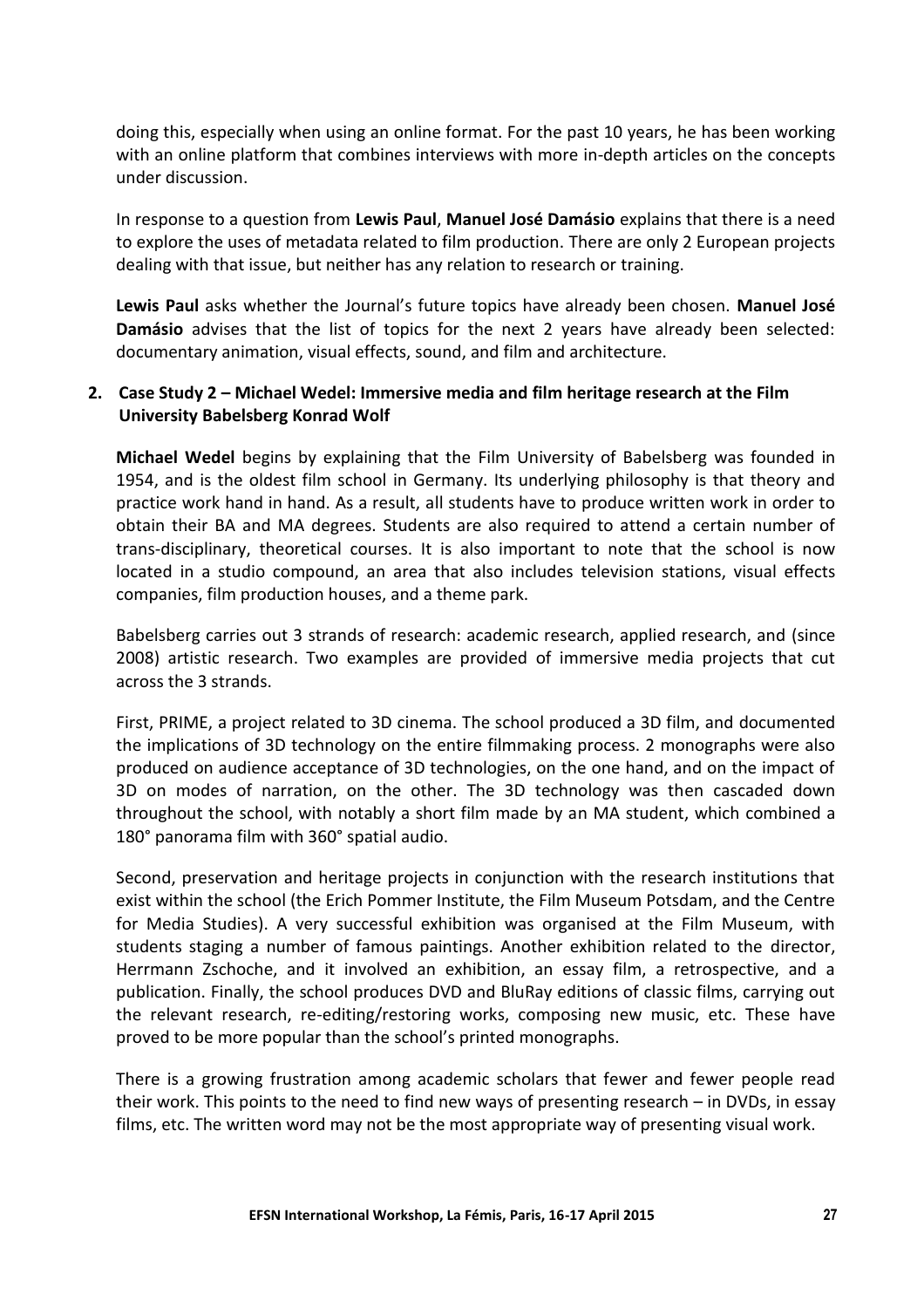The school will be introducing 2 new MA courses in 2015/2016: audiovisual application design (software development), and film culture heritage.

**Discussion**. **Robin MacPherson** asks whether students have explored publishing their work in the liner notes to the boxed sets, for example, rather than in an academic journal. **Michael Wedel** explains that the booklets for the DVD sets were indeed written by students. While these texts are not considered as serious academic genres, they do provide good training in how to render an argument or an idea understandable. The humanities deal with aesthetic objects, and film studies have emerged from a mode of essayistic writing, with filmmakers writing about film. This began with a more empirical phase, which is now behind us. Going forward, the focus will be on finding new modes of writing that capture some of the specificity of the research work. This can take the form of video essays, audiovisual journals, or even mash ups. It is not possible to avoid the conceptual work within this process, and writing still has its place, but there is huge value to be gained by using these new formats.

**Marc Nicolas** asks how many schools around the table have implemented a multi-targeted research strategy.

- **Kirsi Rinne** states that the ELO Film School in Finland has such a strategy.
- **Klara Björk** notes that the Valand Academy carries out collaborations across the entire university.
- **Michael Wedel** explains that Babelsberg's research strategy is both the result of its history and location, and of pragmatism. It is quite difficult to obtain funding for artistic PhDs in Germany, and the school has therefore combined many different targets. This has had a very liberating effect for artistic research. The main challenge is that the PhD reviewers tend to be academics with a conservative idea of what research is. It may take another generation before those mind sets are changed.

**Barbara Turquier** asks for details of the model used for any research outcomes that have industrial relevance (patents, for example). **Michael Wedel** explains that if a technology is developed in-house, the school retains the rights. If a technology is developed in collaboration with a private company, the rights tend to be shared or go to the company that has provided the funding. **Barbara Turquier** notes that some schools face a challenge in defending the artist's contribution to technological development, and in having that contribution valued in monetary terms.

**Kujtim Çashku** provides examples from the Albanian Academy of Film and Multimedia that show how research can be not only academic and theoretical but can also have a real impact. In one project, 6 students each from Albania and Italy carried out research on the period of fascist occupation and on Italy's "invasion" by Albanian boat people. That research was carried out from the perspective of either side. Another project involved the organisation of an International Human Rights Film Festival.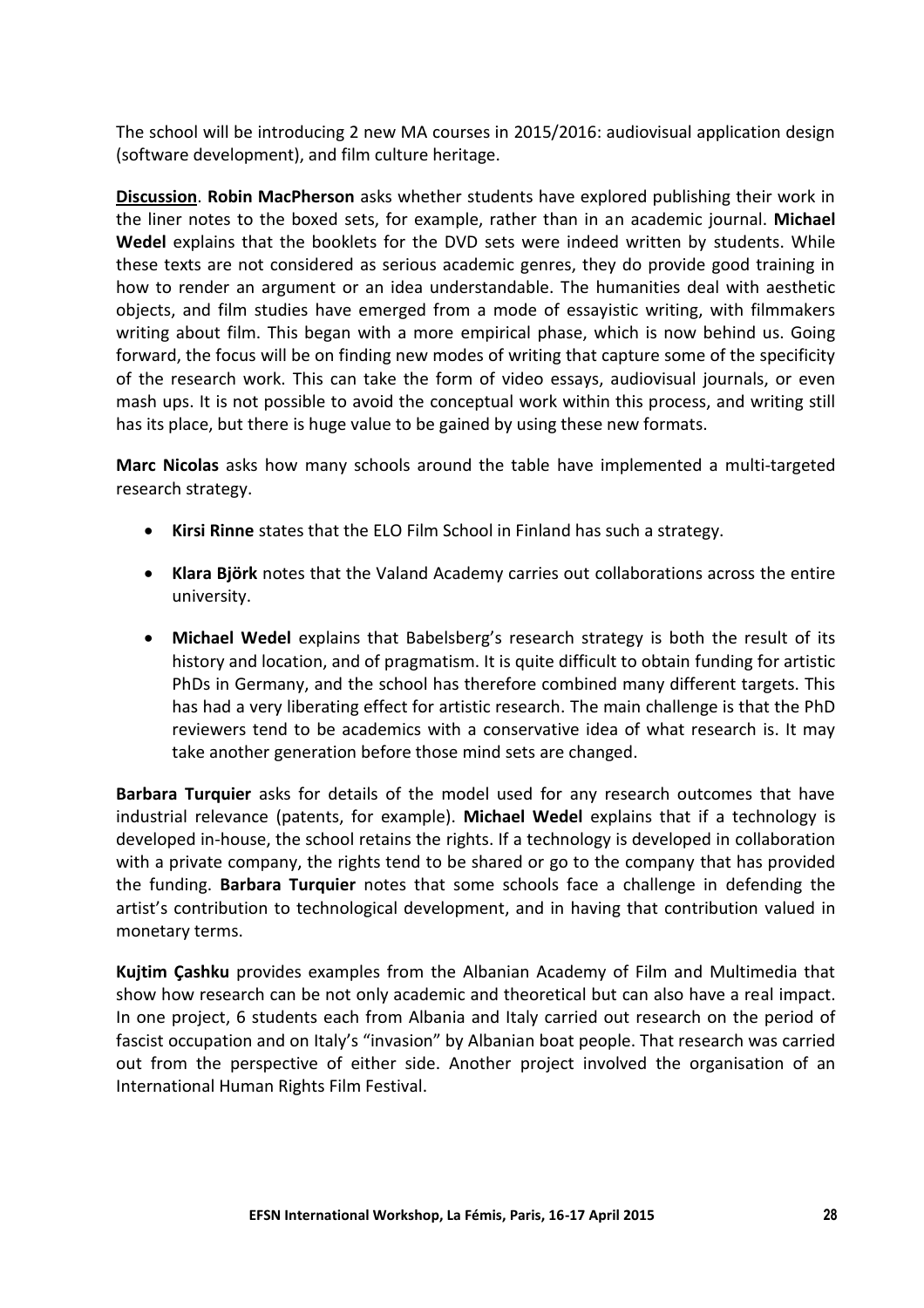## **3. Case Study 3 – Lewis Paul: Overview of research at the Northern Film School and CINAGE case study**

**Lewis Paul** presents the CINAGE project, a research project at the Northern Film School, which is run within Leeds Beckett University. A range of research activity at the school is aimed at exploring the personal narrative as a driving force in story telling within film. That research activity is presented in traditional research papers, journal articles, books, etc. However, the school has the ambition of placing the activity of research firmly within the practice of filmmaking, within the context of practice-based doctoral research.

The school also encourages the concept of creative messiness, and the overlap between filmmaking and contemporary art. One of the strategies employed with research at the school has been to consider the personal narrative in the widest framework possible within both research and film research.

The CINAGE project has received funding from the European lifelong learning programme, Grundvig. It explores the question of whether the needs and concerns of older people are reflected in contemporary cinema. A focus group of over-60s watched a range of European movies to discuss their portrayal of age and ageing. A team of 12 volunteers from the group went on to attend practical filmmaking workshops, and produce a series of 3 short films. The films will be showed in a Festival and Summit to be held in July 2015.

The project aims to offer exciting later life learning opportunities to senior learners from diverse communities. It also aims to engage them in critical analysis of European cinema and filmmaking. It has been an exciting process for the school: it has combined the putting of the life experiences of older students onto the screen with the process-led teaching methods that are generally employed for young students.

**Discussion**. **Klara Björk** and **Linda Sternö** described a project being carried out by the Valand Academy that involves giving a camera to very young children (1-5 years old) and to older persons (over 70). This process is called "life filming" (and is equivalent to the concept of "life writing"). In another project, artistic methods have been used to open up the perspective of medical faculties and scientific departments. **Lewis Paul** adds that such projects raise extremely timely questions on the implications of increases in longevity.

For **Arne Bro**, the fact that the CINAGE participants were not interested in making films but were interested in telling stories is a study in itself. It also seems that as soon as teachers stop *teaching* students how to make films the students begin to make interesting films! This raises a broader question about the role of film schools: is the aim to teach students how to make films or to travel with students on a journey? **Lewis Paul** notes that, in the CINAGE case, the storytellers were not burdened by technique, as they were assisted by directors and cinematographers. That was also an important benefit for the film schools students involved.

For **Rolf Hugues**, the real interest of the project is not the filmmaking in itself but the invitation to engage and collaborate. Going forward, there could be room to develop this concept further in horizontal terms by extending it to other art forms (for example, dance). It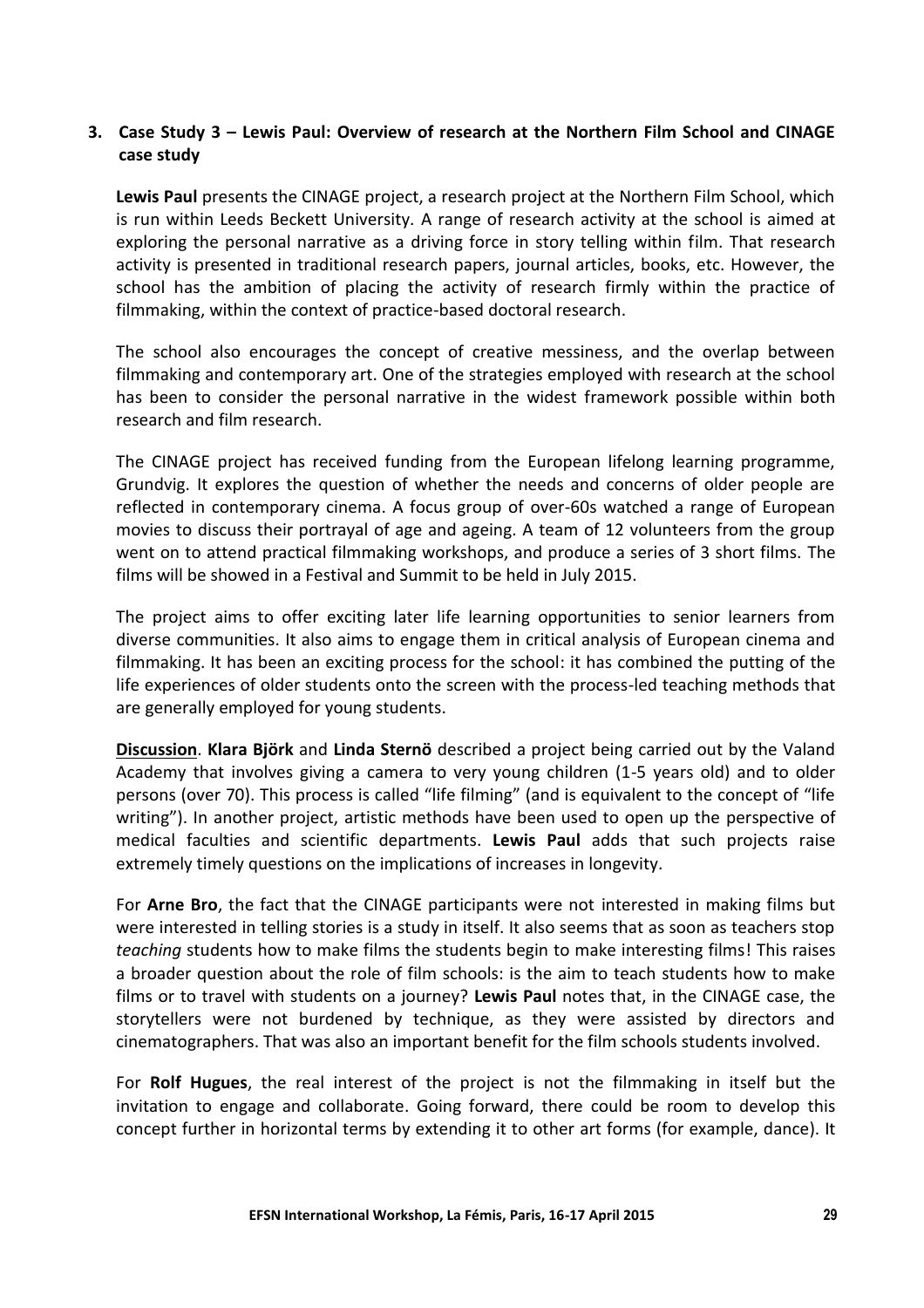could also be developed vertically by extending it to the very aged (for example, a project in palliative care).

## **VII. Concluding Remarks**

**Barbara Turquier** draws out a number of key words and phrases that emerged in the past 2 days:

- What is a  $21^{st}$  century university of the arts?
- Research can be a fun thing to do, a playground for film education.
- Artistic research as a discovery and process-driven concept.
- Artistic research as an endless set of detours.
- Creative messiness, a language of imprecision.
- Creating boundary objects.
- Research workshops were possible on rhythm, being a *flanneur*, staging paintings, research ethics, or active ageing…
- Distinctions were made between "statements of intent", "critical reflection", "speculative utopias".
- It was the prerogative of the artist to use *and* abuse theory.
- At times, students may need to reinvent the 1970s in their own terms.
- The existence of laboratories and collaboratories.
- Empathy can be an interdisciplinary research project.
- Curiosity and fascination are common drivers for both artists and scholars.

**Barbara Turquier** thanks all participants for their patience, engagement, and involvement over a very intense and enriching 2 days.

**Marc Nicolas** notes that the participants in this seminar are quite different from those that were present in 2011, reflecting the changes that are occurring in the research field: more and more schools are conducting research activities, and those activities are more and more diverse in terms of the topics addressed and the methodologies used. Many schools have now established specific research-based MA and PhD programmes. They have also introduced research-based activities to their BA and MA training programmes. It would in fact be of interest to organise a type of festival of research projects that have been developed in the PhD or MA programmes.

**Marc Nicolas** thanks participants for sharing their ideas and experiences, and even allowing others to "steal" those ideas where opportune. He also thanks Barbara Turquier, Pascale Borenstein and Olivier Rignault for their work in organising this meeting.

Finally, Marc Nicolas notes that this is the first time participants from other continents have also been present, thanks to the support of CILECT.

**Caterina d'Amico** adds that she is pleased to see that, for the first time, there are more women around the table than men! **Bert Beyens** advises that GEECT is planning 2 research related events in 2016 and 2017, probably in Prague and Amsterdam. **Stanislav Semerdjiev**